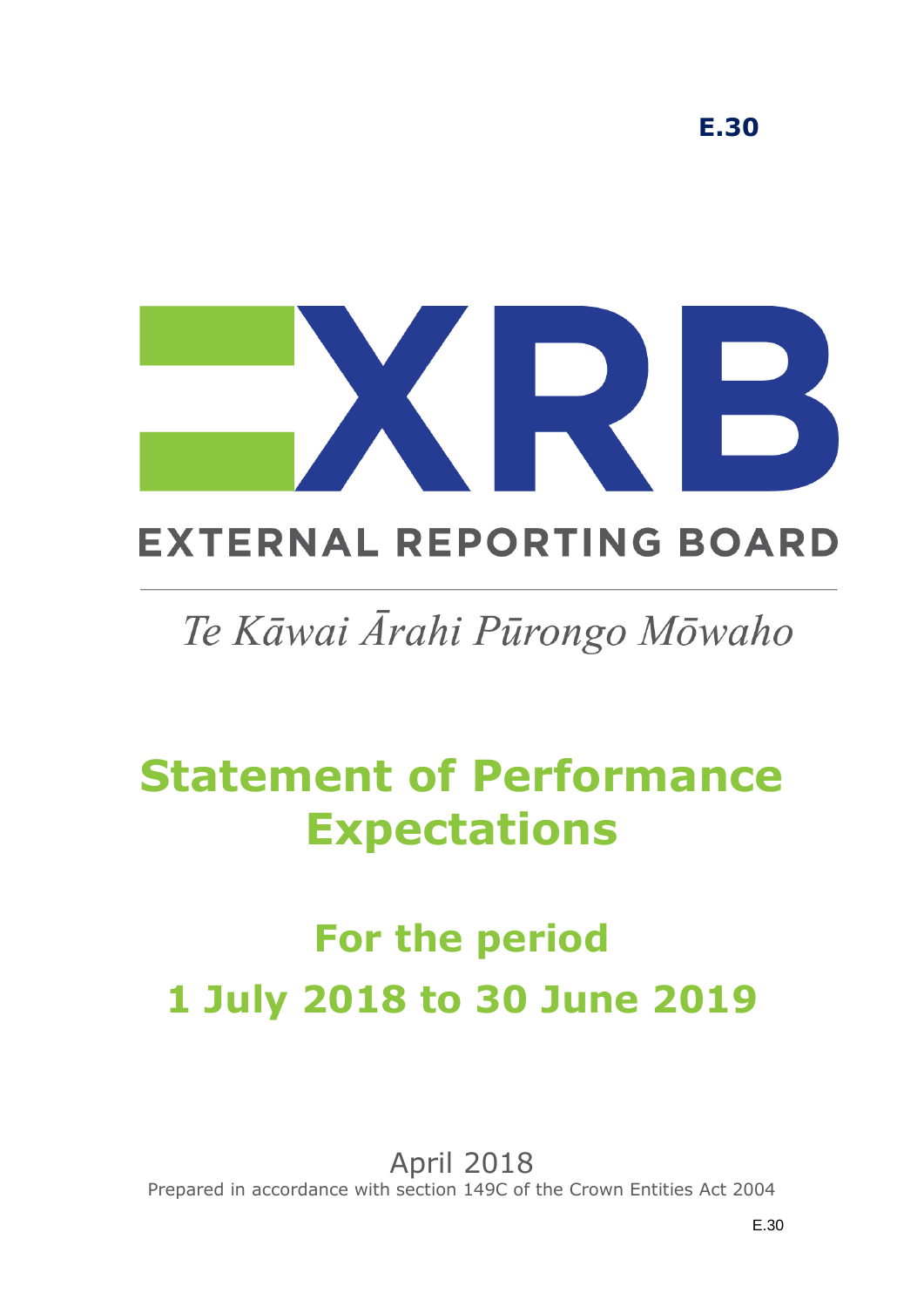© Crown Copyright External Reporting Board PO Box 11250 Manners St Central, Wellington 6142 New Zealand [http://www.xrb.govt.nz](http://www.xrb.govt.nz/)

Permission to reproduce: The copyright owner authorises reproduction of this work, in whole or in part, so long as no charge is made for the supply of copies, and the integrity and attribution of the work as a publication of the External Reporting Board is not interfered with in any way.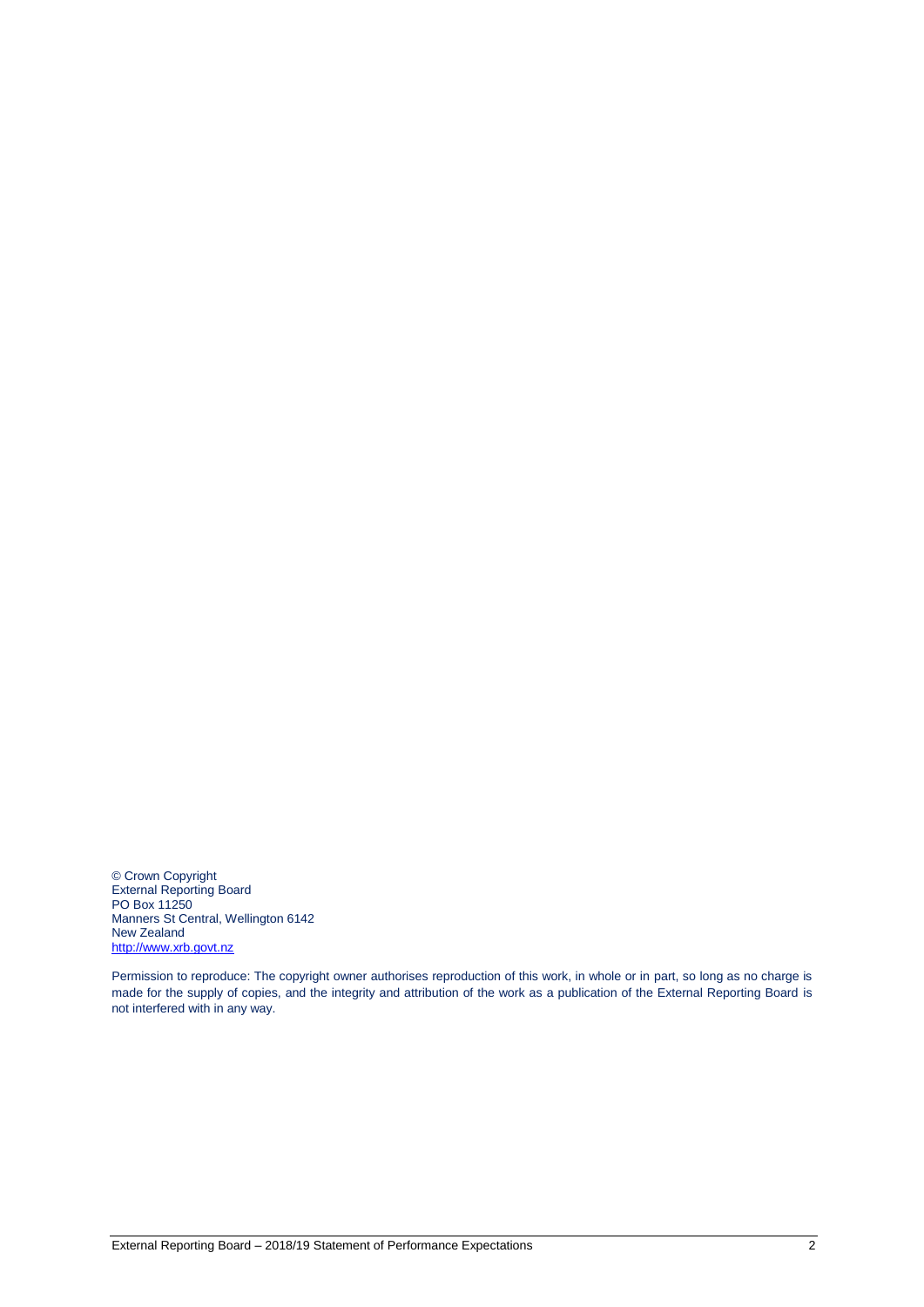# **Contents**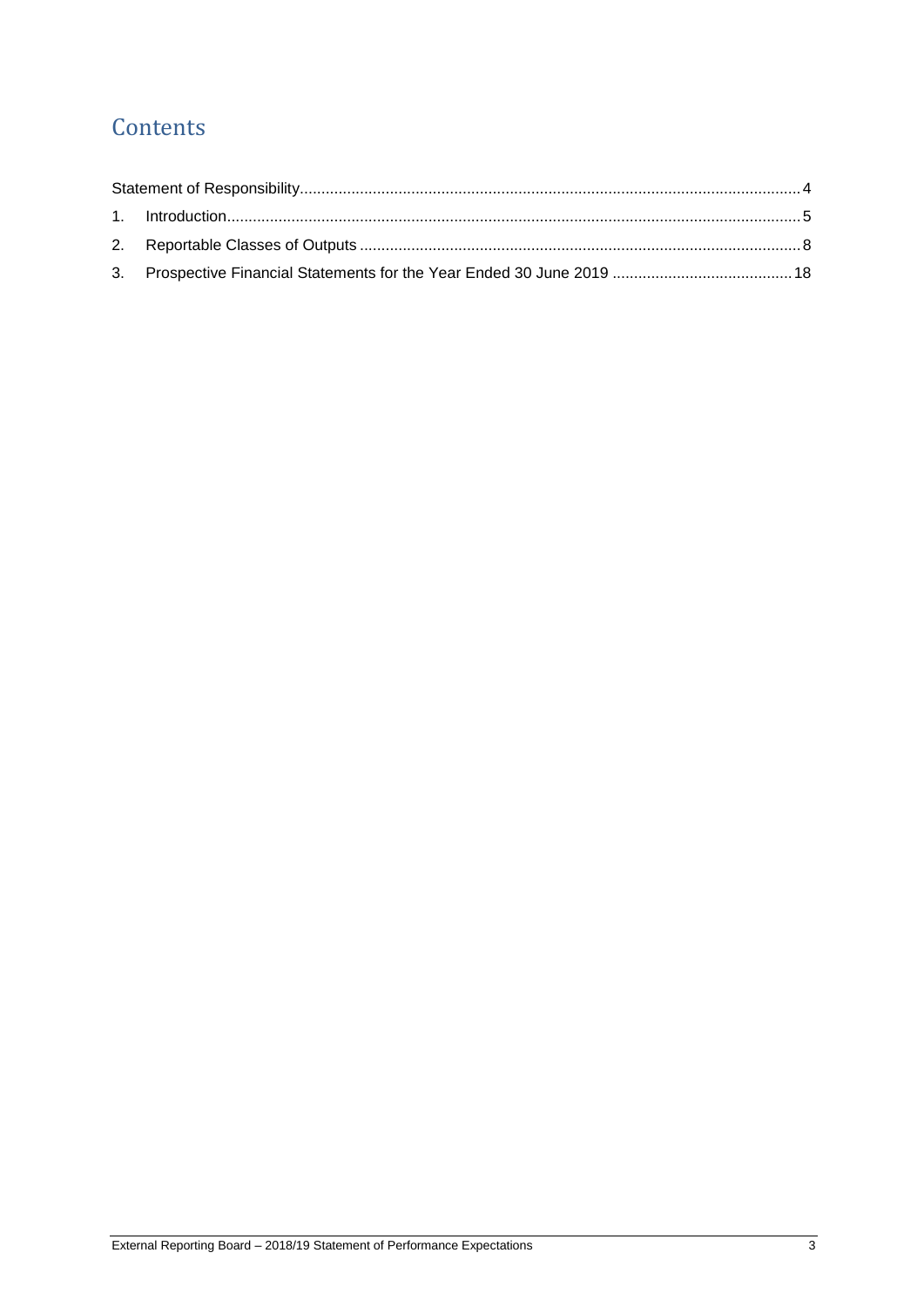# <span id="page-3-0"></span>**Statement of Responsibility**

This Statement of Performance Expectations has been prepared in accordance with the requirements of section 149C of the Crown Entities Act 2004. The purpose of the Statement of Performance Expectations is to promote the public accountability of the External Reporting Board (XRB) by:

- enabling the responsible Minister to participate in the process of setting the XRB's annual performance expectations;
- enabling the House of Representatives to be informed of those expectations; and
- providing a base against which the XRB's actual performance for the year can be assessed.

The Board is responsible for the content of this Statement of Performance Expectations, which comprises the reportable outputs (as specified in the Statement of Forecast Service Performance) and the Prospective Financial Statements for the year, including the assumptions on which they are based, and for the judgements used in preparing them.

The Prospective Financial Statements have been prepared in accordance with generally accepted accounting practice in New Zealand.

As the XRB is an Independent Crown Entity, the Minister may not direct the XRB to have regard to, or give effect to, a government policy relating to the XRB's standard setting functions and as a result no such matters are included in this Statement of Performance Expectations.

In accordance with section 149I of the Crown Entities Act 2004, the XRB has consulted with the Minister of Commerce and Consumer Affairs in the preparation of this Statement.

nitch

**Graeme Mitchell Michele Embling** Chairman Deputy Chair 20 April 2018 20 April 2018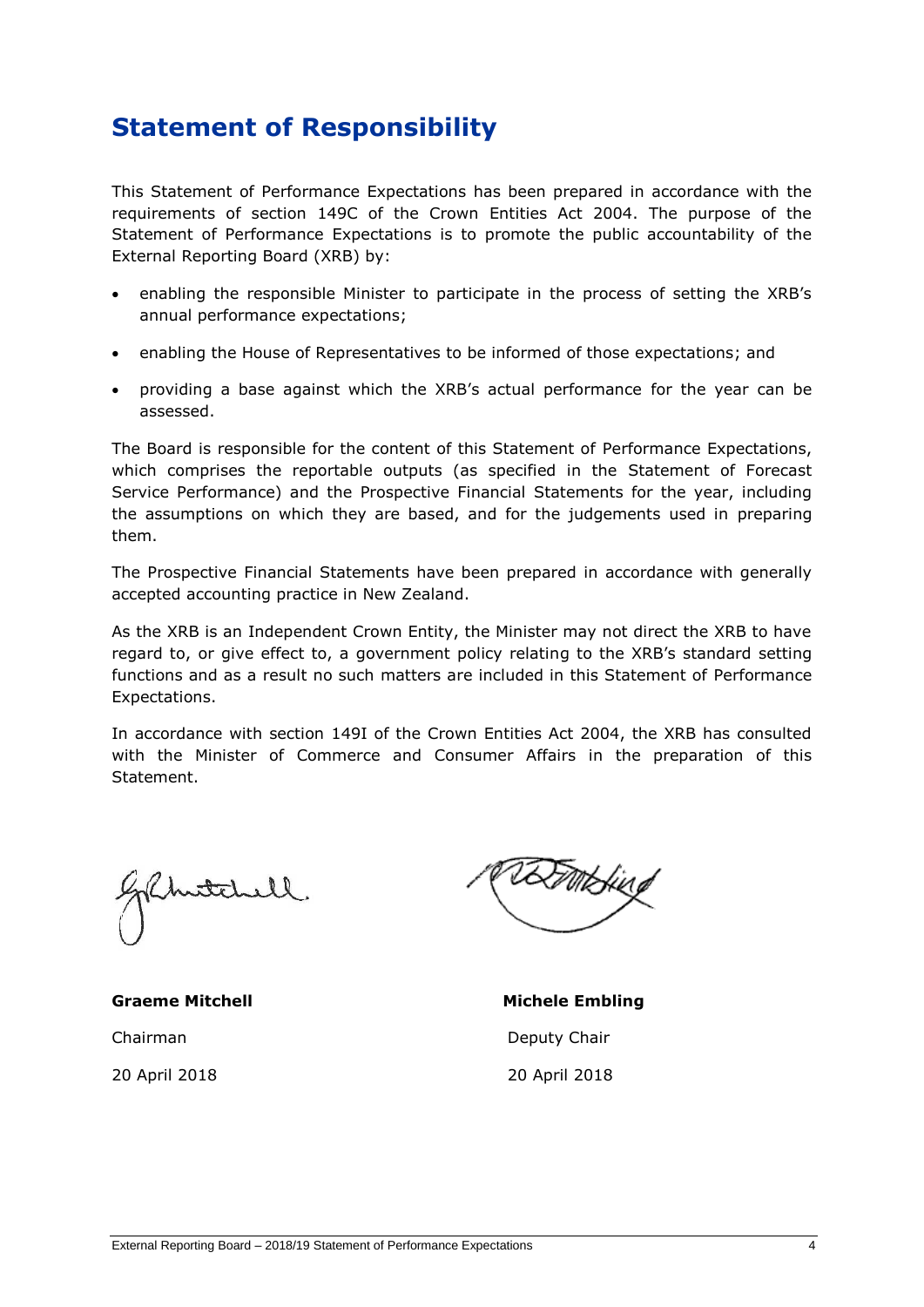# <span id="page-4-0"></span>**1. Introduction**

## **1.1 Purpose of the Statement of Performance Expectations**

The Statement of Performance Expectations (SPE) is one of two accountability documents which establish how External Reporting Board (XRB) measure our future performance, and report on the progress of that performance, against our performance targets. The other document is the Statement of Intent (SOI) which presents a three-tofive year medium-term view of the direction and priorities towards achieving our strategic intentions.

This SPE outlines the key aspects of the performance the XRB is expecting to deliver and prospective financial statements for the 2018/19 financial year. It describes how we intend to perform the services we receive funding for, through our Government appropriation.

In accordance with the requirements of the Crown Entities Act 2004, the SPE covers two main dimensions of performance:

- The "reportable" classes of outputs that the XRB will deliver in 2018/19 which are funded in part or whole by the Crown (the Crown's purchase interest) – as the XRB is fully funded by the Crown, these are all the XRB's outputs; and
- The prospective financial performance for the XRB for 2018/19 (the Crown's ownership interest).

## **1.2 Overview of the XRB**

The XRB is an Independent Crown Entity, initially established under the Financial Reporting Act 1993, with continued existence under Section 11 of the Financial Reporting Act 2013. As a Crown Entity, the XRB is subject to, and operates pursuant to, the Crown Entities Act 2004.

The XRB's functions are prescribed by Section 12 of the Financial Reporting Act 2013 and are as follows:

- developing and implementing an overall strategy for financial reporting standards (both accounting and auditing & assurance standards), including developing and implementing tiers of financial reporting;
- preparing and issuing accounting standards, including where applicable "non-GAAP standards" for entities entitled by Law to use cash accounting, and authoritative pronouncements;
- preparing and issuing auditing & assurance standards, including the professional and ethical standards that will govern the professional conduct of assurance providers; and
- liaising with national and international organisations that exercise functions that correspond with, or are similar to, those conferred on the XRB.

The XRB Board itself comprises up to nine members appointed by the Governor General on the recommendation of the Minister of Commerce and Consumer Affairs. Information about the current members of the XRB can be found at [www.xrb.govt.nz.](http://www.xrb.govt.nz/)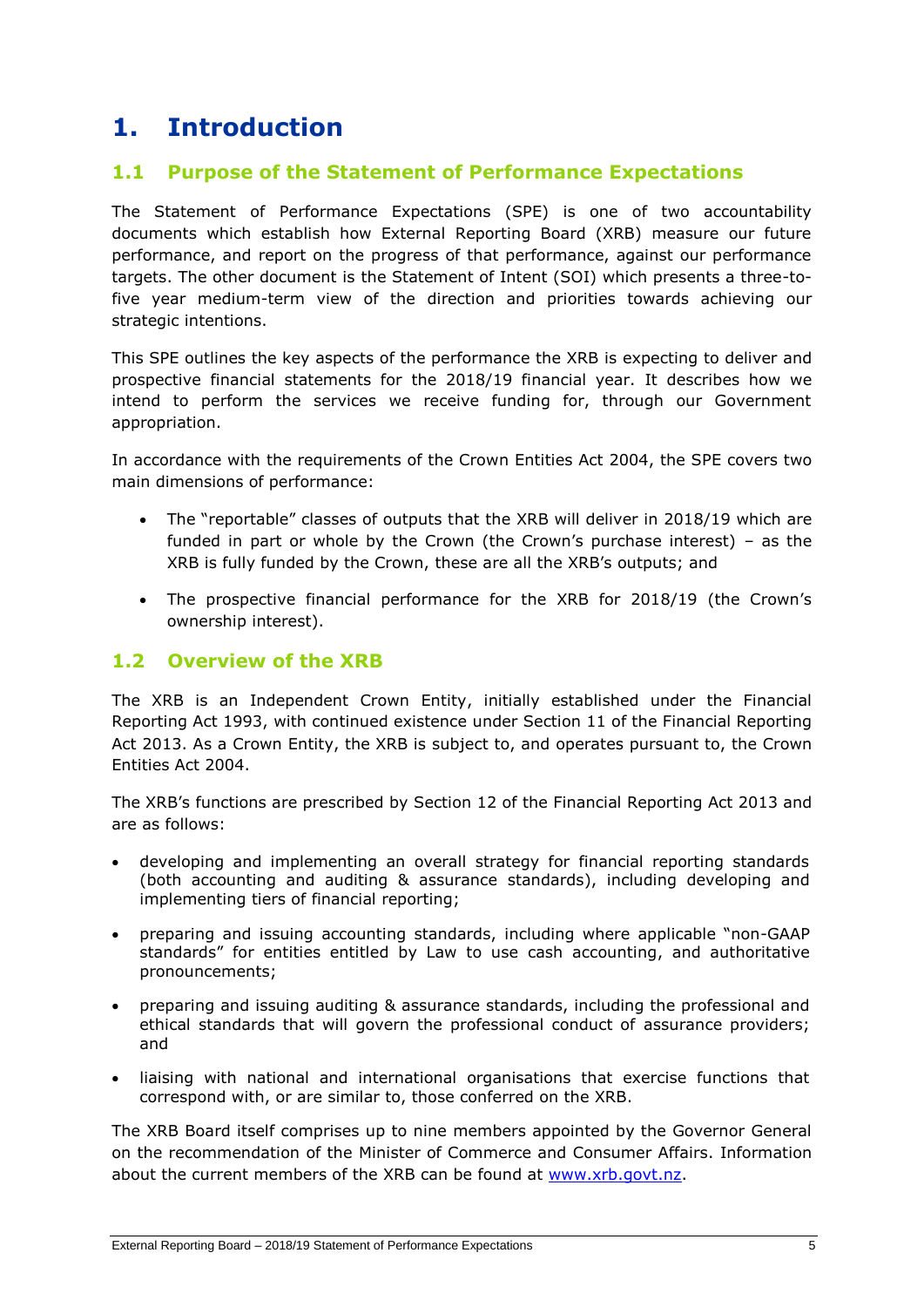The XRB Board has established two standard setting boards<sup>1</sup>, one that has responsibility for accounting standard setting (the New Zealand Accounting Standards Board) and the other with responsibility for auditing and assurance standard setting (the New Zealand Auditing and Assurance Standards Board). This structure is designed to not only ensure that the technical resources are available and that standard setting is undertaken in accordance with best practice, but also to enhance functional equivalence with Australia. These part-time, remunerated standards boards are appointed by the XRB Board, and comprise around ten suitably qualified and experienced persons with a diversity of perspective. Information about the current members of the standard setting boards can be found at [www.xrb.govt.nz.](http://www.xrb.govt.nz/)

The XRB Board itself is responsible for general governance of the organisation, overall financial reporting strategy, standards strategy, and oversight of the standard setting boards.

A staff team (currently 17) based in Wellington, Auckland and Nelson provides technical and logistical support to the three Boards.

## **1.3 Strategic Context**

The strategic intentions of the XRB, which provided the strategic context for this 2018/19 Statement of Performance Expectations, are set out in the XRB's Statement of Intent for the 2017-22 period which was published concurrently with the 2017/18 Statement of Performance Expectations. In summary, those strategic intentions are as follows:

The overarching strategy, is the broad strategic approach of the organisation, and is as follows;

- Maintaining the existing financial reporting strategy including the two-sector, multi-standards, multi-tier Accounting Standards Framework; and
- Continuing the convergence and harmonisation approach (where applicable) for both accounting and auditing & assurance standards.

The XRB's specific strategic intentions for the 2018/19 year continue to be the following five main areas:

- 1. Continuing to maintain the existing suites of standards to reflect changes to international standards and, where necessary, enhanced to address any deficiencies or gaps that are critical to user-needs and the quality of financial reporting in New Zealand. The constituency is still implementing and adapting to the standards reforms of 2011-2016. A detailed post-implementation review is proposed in the period 2019-2020, after which any identified changes will be made;
- 2. Undertaking deliberate, organised research into the financial and non-financial information needs of the various users of XRB standards:
	- $\circ$  as a basis for considering enhancements to the financial reporting framework or specific standards in the future; and
	- $\circ$  to help inform efforts to influence the work of the international standard setting boards.

-

<sup>&</sup>lt;sup>1</sup> In terms of the Crown Entities Act 2004, these are Committees of the Board.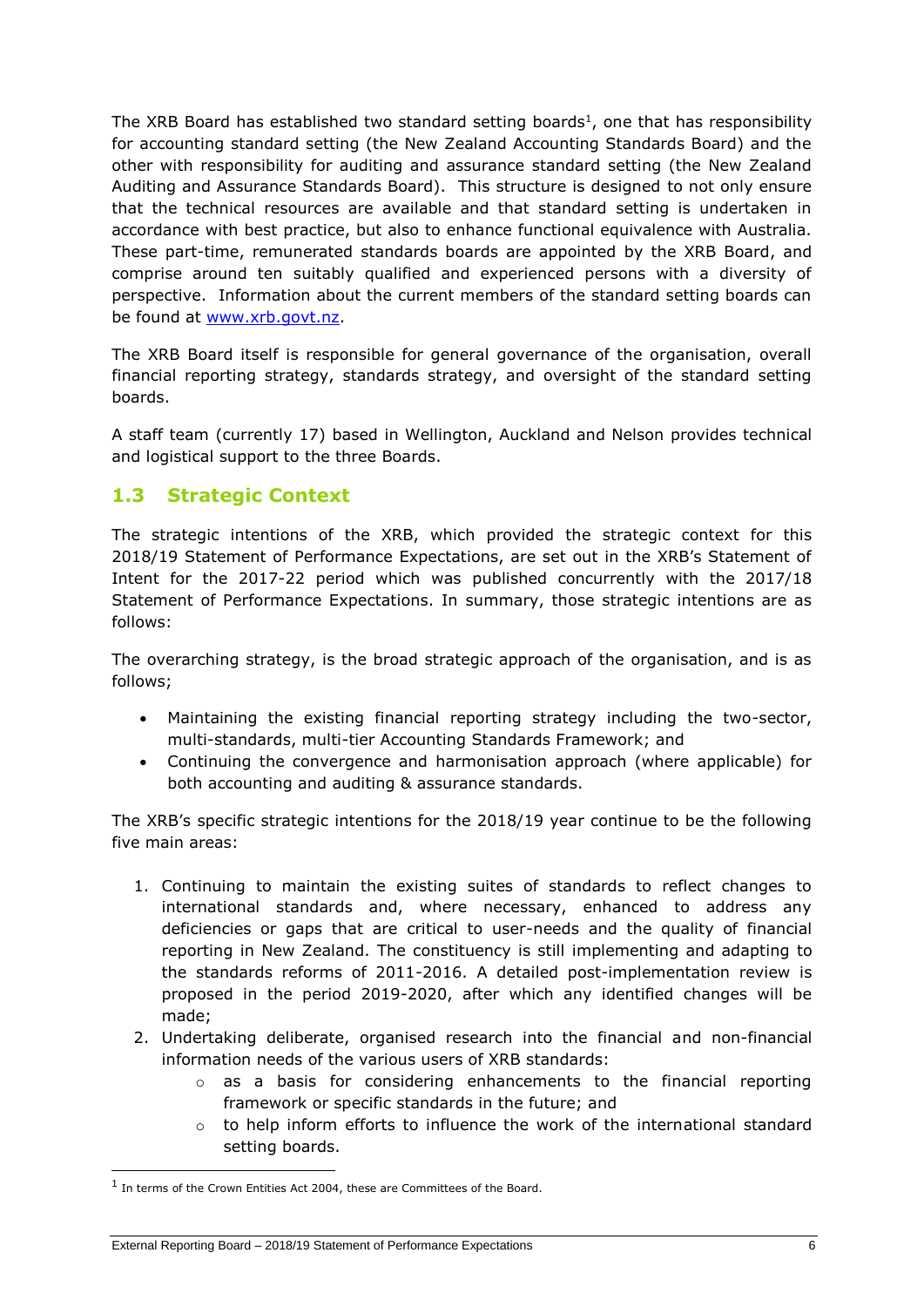- 3. Supporting the overarching strategy of international convergence by actively:
	- $\circ$  seeking to influence the work of the international standard setting boards during the early stages of standards development through "influencing strategies", specific to each international board so that standards are relevant to New Zealand entities;
	- $\circ$  participating in the work of the international standard setting boards and regional groupings through relationships, contribution by staff and, where appropriate, representation on international boards and regional groupings; and
	- o monitoring international developments to stay informed of, and respond to, any major disruptions in the international standard setting structure and environment.
- 4. Continuing to develop standards in a collaborative manner with the constituency and to this end:
	- $\circ$  implementing engagement strategies and approaches to enhance the level and quality of constituency engagement, including widening the membership representation of the External Reporting Advisory Panel (XRAP) as a platform for constituency and market feedback;
	- $\circ$  increasing the organisation's involvement in awareness raising activities to help the constituency better understand the role, purpose and requirements of our standards, including the development of a communication strategy for social media;
	- $\circ$  promoting the awareness, understanding and implementation of extended external reporting (EER) among New Zealand constituents and setting specific targets and goals to monitor the success (or otherwise) of such awareness raising;
	- $\circ$  encouraging, facilitating and supporting other relevant organisations to provide appropriate training and professional development activities relating to financial reporting; and
	- $\circ$  working with other agencies to ensure the linkages between the work of relevant agencies in the financial and non-financial reporting and assurance areas are identified and gaps addressed**.**
- 5. Maintaining a high-performance culture commensurate with achieving the XRB's outcome goals, while operating in a financially prudent manner and maintaining the level of capability needed to deliver the outputs required.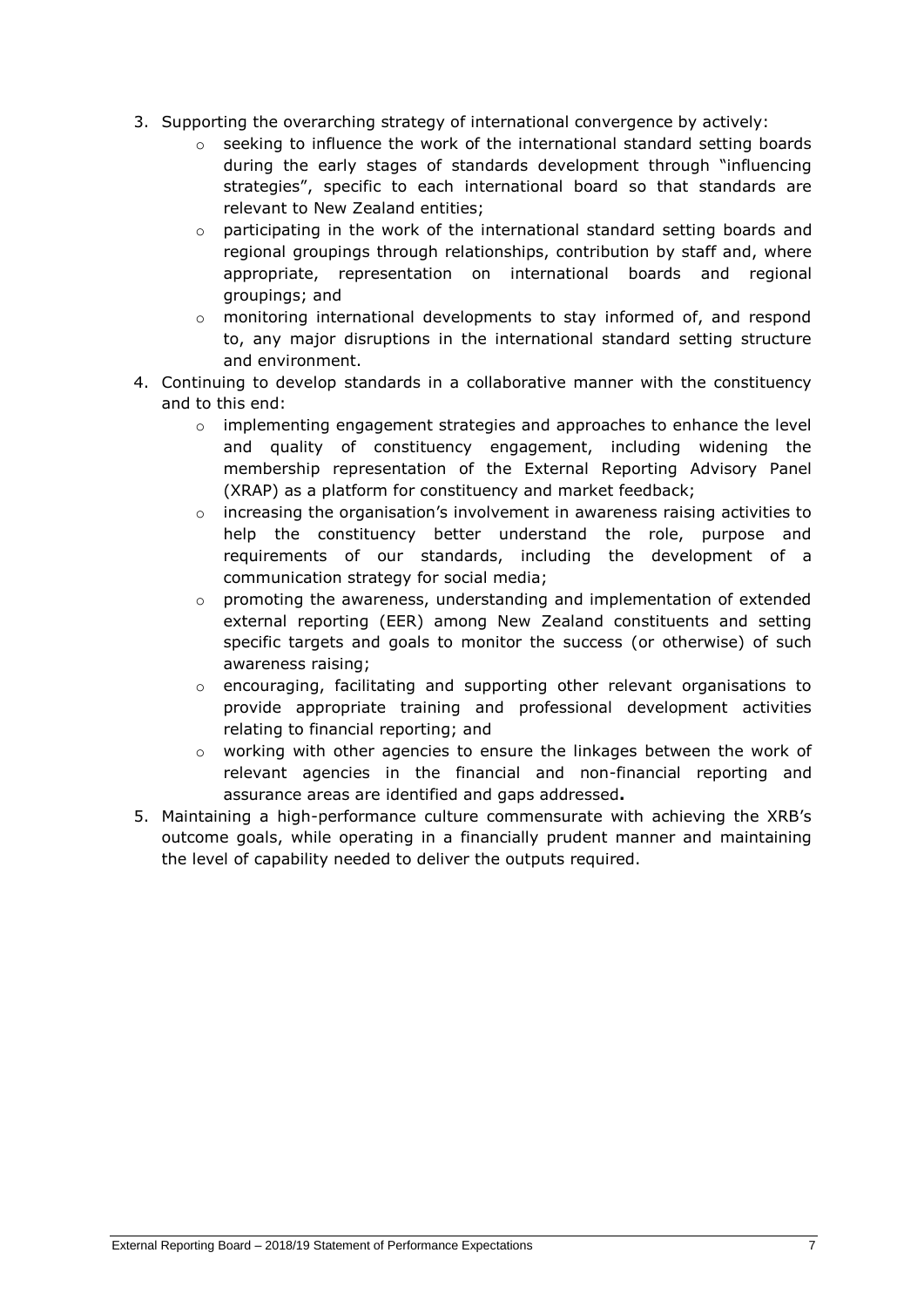# <span id="page-7-0"></span>**2. Reportable Classes of Outputs**

### **2.1 Reportable Classes of Outputs**

The XRB has one reportable class of outputs, purchased by the Minister of Commerce and Consumer Affairs, i.e. one class of outputs funded by appropriation. The specification of this class of outputs is detailed in the table below. A specification of the individual outputs that make up the class of outputs is provided in the Statement of Forecast Service Performance.

#### **Output Class: 2018/19 Forecast**

#### **Description of Output Class**

Financial reporting and auditing & assurance standards setting for the purposes of promoting the quality of financial reporting.

#### **What the Output Class is Intended to Achieve**

The development and issuing of accounting and auditing & assurance standards and associated documents that engender confidence in New Zealand financial reporting, assist entities to compete internationally, enhance entities' accountability to stakeholders and contribute to the wellbeing of New Zealanders and that are converged with international standards and harmonised with Australian standards, where applicable.

#### **How the Performance of the Output Class will be Assessed**

Performance will be assessed by the extent to which the accounting and auditing & assurance standards and associated documents on issue in New Zealand engender confidence, assist entities to compete and are converged with international standards and harmonised with Australian standards, where applicable.

| Revenue from the Crown (\$000) | 4,410 |
|--------------------------------|-------|
| Revenue from Others (\$000)    | 64    |
| Cost (\$000)                   | 5,251 |

The XRB does not have any reportable class of outputs for which an exemption has been granted under section 149F of the Crown Entities Act 2004.

The XRB does not intend to supply any class of outputs in the 2018/19 financial year that is not a reportable class of outputs.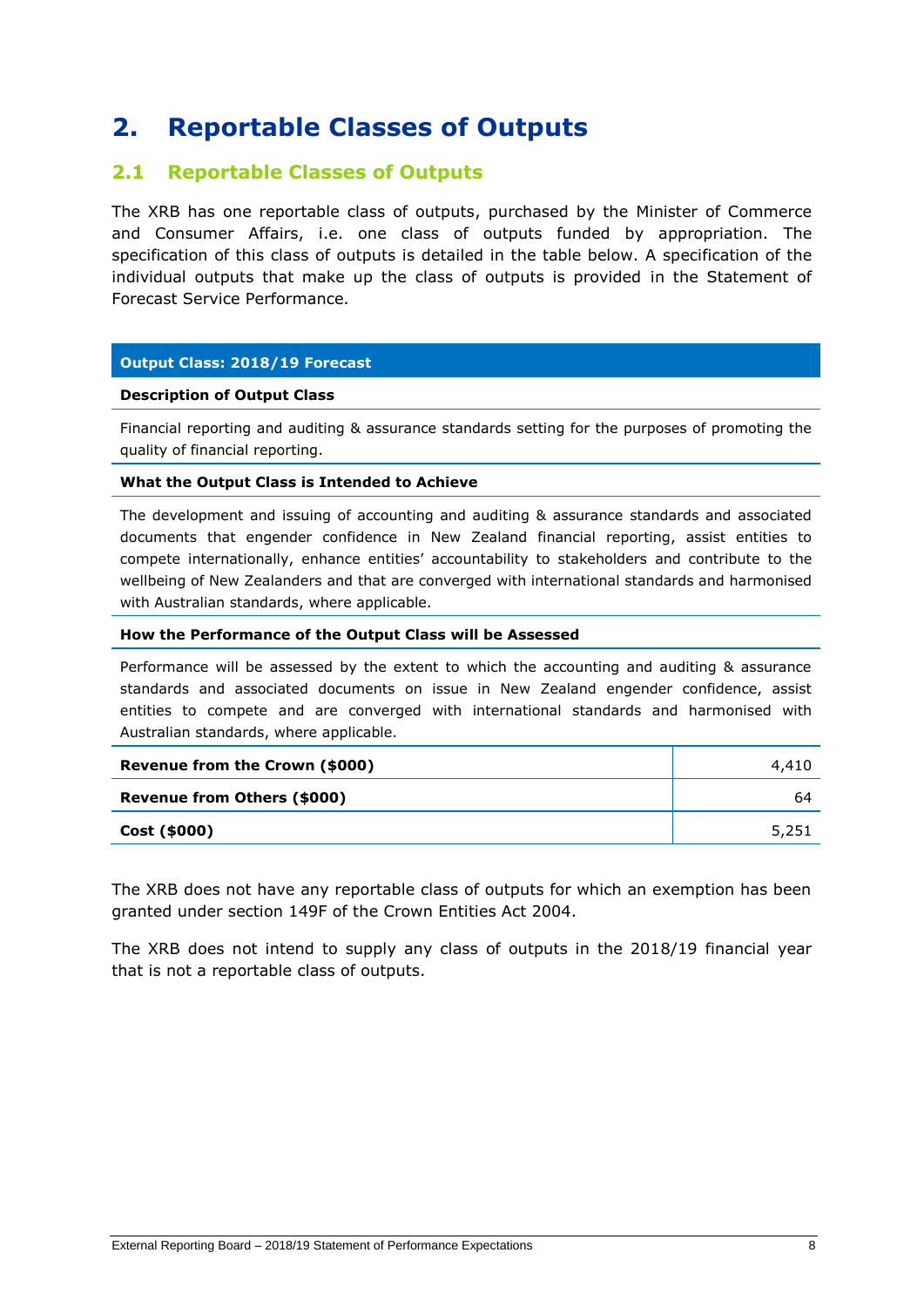# **2.2 Statement of Forecast Service Performance for the Year Ended 30 June 2019**

The table below summarises the XRB Organisational Outcomes performance information of the External Reporting Board (including the two standard-setting boards) for the 2018/2019 financial year.

The performance measures tabled below, in combination, reflect our output class of developing and issuing accounting and auditing & assurance standards (and associated documents) that contribute to the wellbeing of New Zealanders and New Zealand entities by:

- *engendering confidence* in New Zealand financial reporting through ensuring stable and appropriate reporting strategies and standards frameworks that are aligned with the relevant legislative frameworks;
- *assisting entities to compete internationally* by ensuring that standards are internationally converged and harmonised and result in financial/corporate reports and information that are comparable, thereby reducing the cost of capital; and
- *enhancing entities' accountability* to stakeholders by ensuring financial/corporate reports and information are relevant, transparent and complete.

| <b>Overarching Strategy</b>                                           | To be achieved by                                                                | Performance measure                                                                                                     | Forecast for 2018/19 |
|-----------------------------------------------------------------------|----------------------------------------------------------------------------------|-------------------------------------------------------------------------------------------------------------------------|----------------------|
| <b>Maintain the existing</b><br>financial reporting                   | Enduring policy of sector-<br>specific standards and Tier                        | Anticipated changes to financial reporting<br>strategy.                                                                 | 0                    |
| strategy including the<br>two-sector, multi-<br>standards, multi-tier | Structure.<br>Financial reporting strategy and<br>standards frameworks that are: | Anticipated amendments to Tier Strategy<br>submitted to Minister for approval.                                          | 0                    |
| <b>Accounting Standards</b><br><b>Framework</b>                       | Reliable and require<br>infrequent changes;                                      | Anticipated requests for changes to<br>standards frameworks.                                                            | 0                    |
|                                                                       | Consistent with legislative<br>frameworks; and                                   | Legislative changes and stakeholder<br>feedback monitored and incorporated into<br>standards frameworks where relevant. | 0                    |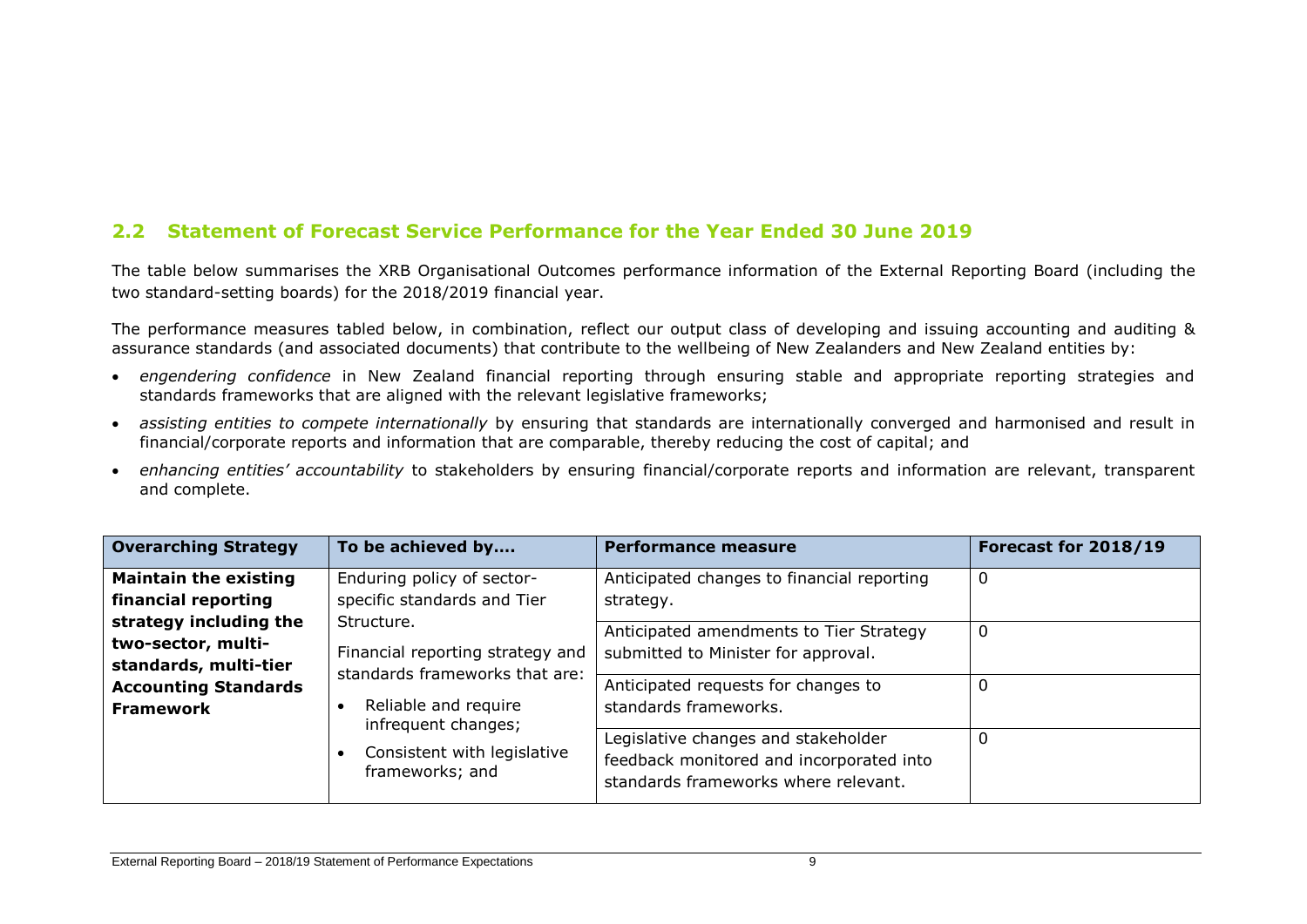| <b>Overarching Strategy</b>                                                                                                                                                | To be achieved by                                                              | Performance measure                                                                | Forecast for 2018/19                                               |
|----------------------------------------------------------------------------------------------------------------------------------------------------------------------------|--------------------------------------------------------------------------------|------------------------------------------------------------------------------------|--------------------------------------------------------------------|
|                                                                                                                                                                            | Responsive to legislative<br>$\bullet$<br>changes and stakeholder<br>feedback. | Timeliness - Monitoring standards<br>frameworks.                                   | On-going throughout the<br>year.                                   |
|                                                                                                                                                                            | Undertake XRB organisation<br>stakeholder survey.                              | Amendments to Tier Strategy consistent with<br>statutory requirements.             | 100% compliance.                                                   |
|                                                                                                                                                                            |                                                                                | Reputation of XRB from stakeholder survey.                                         | At least 50% of<br>respondents agree XRB is<br>meeting user needs. |
| <b>Continue the</b><br>international<br>convergence and<br>harmonisation<br>approach (where<br>applicable) for both<br>accounting and<br>auditing & assurance<br>standards | Enduring policy of international<br>convergence/harmonisation.                 | Anticipated changes to the policies of<br>international convergence/harmonisation. | 0                                                                  |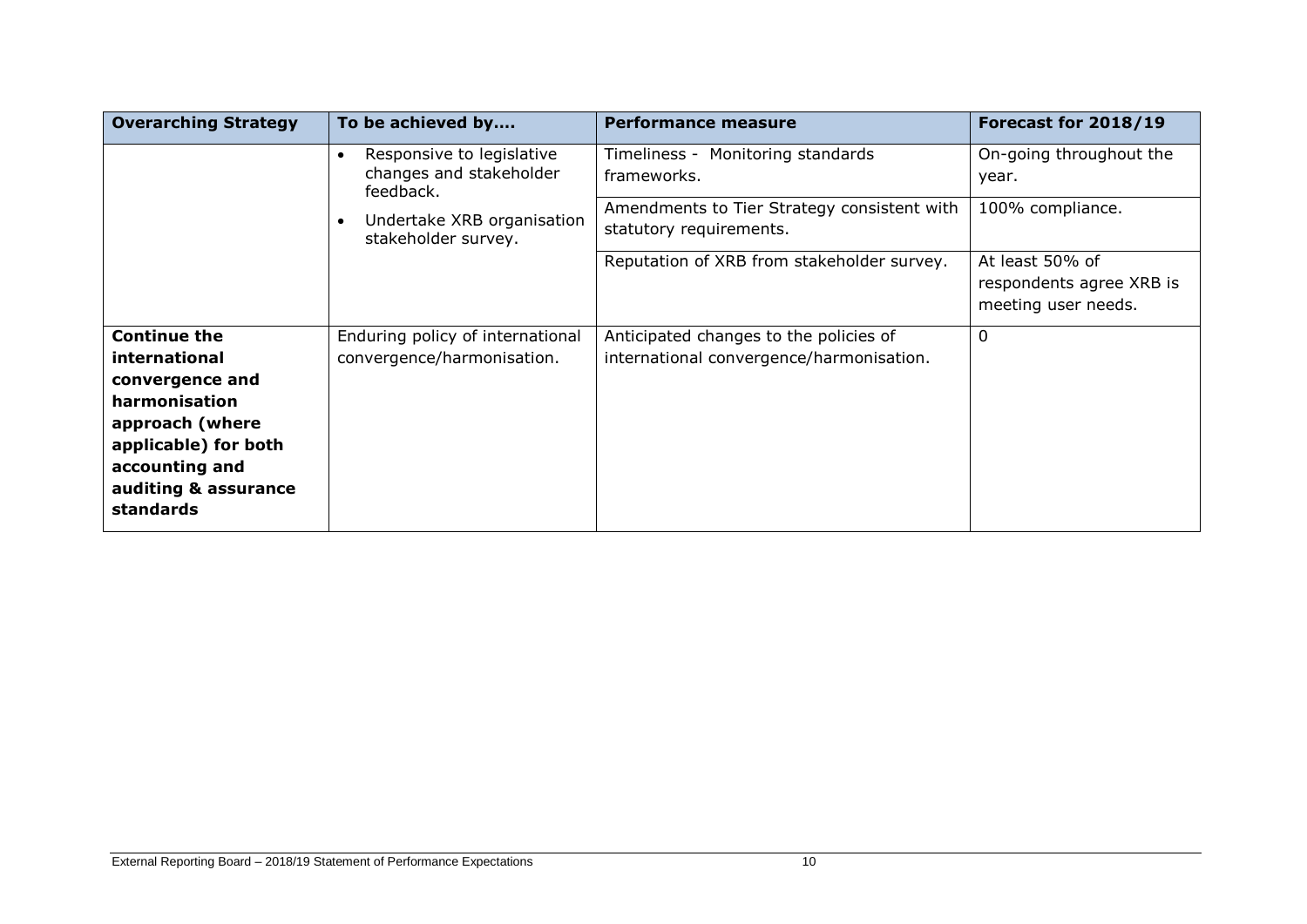| <b>Specific Strategy</b>                                                                                                                                                                                                                                                                                                              | To be achieved by                                                                                                                                    | <b>Performance measure</b>                                                                                                                                | Forecast for 2018/19                                                                                                            |
|---------------------------------------------------------------------------------------------------------------------------------------------------------------------------------------------------------------------------------------------------------------------------------------------------------------------------------------|------------------------------------------------------------------------------------------------------------------------------------------------------|-----------------------------------------------------------------------------------------------------------------------------------------------------------|---------------------------------------------------------------------------------------------------------------------------------|
| <b>Maintain and enhance</b><br>existing accounting and<br>auditing & assurance<br>standards                                                                                                                                                                                                                                           | Maintaining existing accounting<br>and auditing & assurance<br>standards (and associated<br>pronouncements) so that:                                 | New Zealand's ranking for the strength of its<br>auditing and reporting standards in the<br>Global Competitiveness Report by the World<br>Economic Forum. | New Zealand's rank to<br>remain in the top 5 of<br>countries surveyed.                                                          |
|                                                                                                                                                                                                                                                                                                                                       | They are of high quality;<br>$\bullet$<br>They remain consistent with<br>international standards; and<br>There is local relevance and<br>acceptance. | Comments and feedback on New Zealand<br>corporate reporting relating to transparency,<br>understandability and meeting user needs.                        | No significant negative<br>comment/feedback from<br>environmental scan<br>reports or user-needs<br>research.                    |
| Enhancing existing accounting<br>and auditing & assurance<br>standards (and associated<br>pronouncements) standards<br>by:<br>Identifying and addressing<br>any New Zealand specific<br>deficiencies or gaps; and<br>Expanding, where<br>$\bullet$<br>necessary, the XRB's legal<br>mandate in relation to the<br>issue of standards. | Comments and feedback from regulatory<br>bodies in relation to the requirements of<br>standards.                                                     | No significant negative<br>comment/feedback from<br>regulatory bodies eg.,<br><b>FMA and Charities</b><br>Services, relating to the<br>standards.         |                                                                                                                                 |
|                                                                                                                                                                                                                                                                                                                                       | Comments and feedback in relation to audit<br>quality in New Zealand relating to the suite of<br>auditing & assurance standards.                     | No significant negative<br>comment/feedback on<br>audit quality in<br>New Zealand relating to<br>the suite of auditing &<br>assurance standards.          |                                                                                                                                 |
|                                                                                                                                                                                                                                                                                                                                       | Ensuring transparent due<br>process and consultation.                                                                                                | Number of modified audit reports received<br>relating to deficiencies in accounting and/or<br>auditing & assurance standards.                             | No modified audit<br>reports received relating<br>to deficiencies in<br>accounting and/or<br>auditing & assurance<br>standards. |
|                                                                                                                                                                                                                                                                                                                                       |                                                                                                                                                      | Number of requests made to policy makers to                                                                                                               | No new requests                                                                                                                 |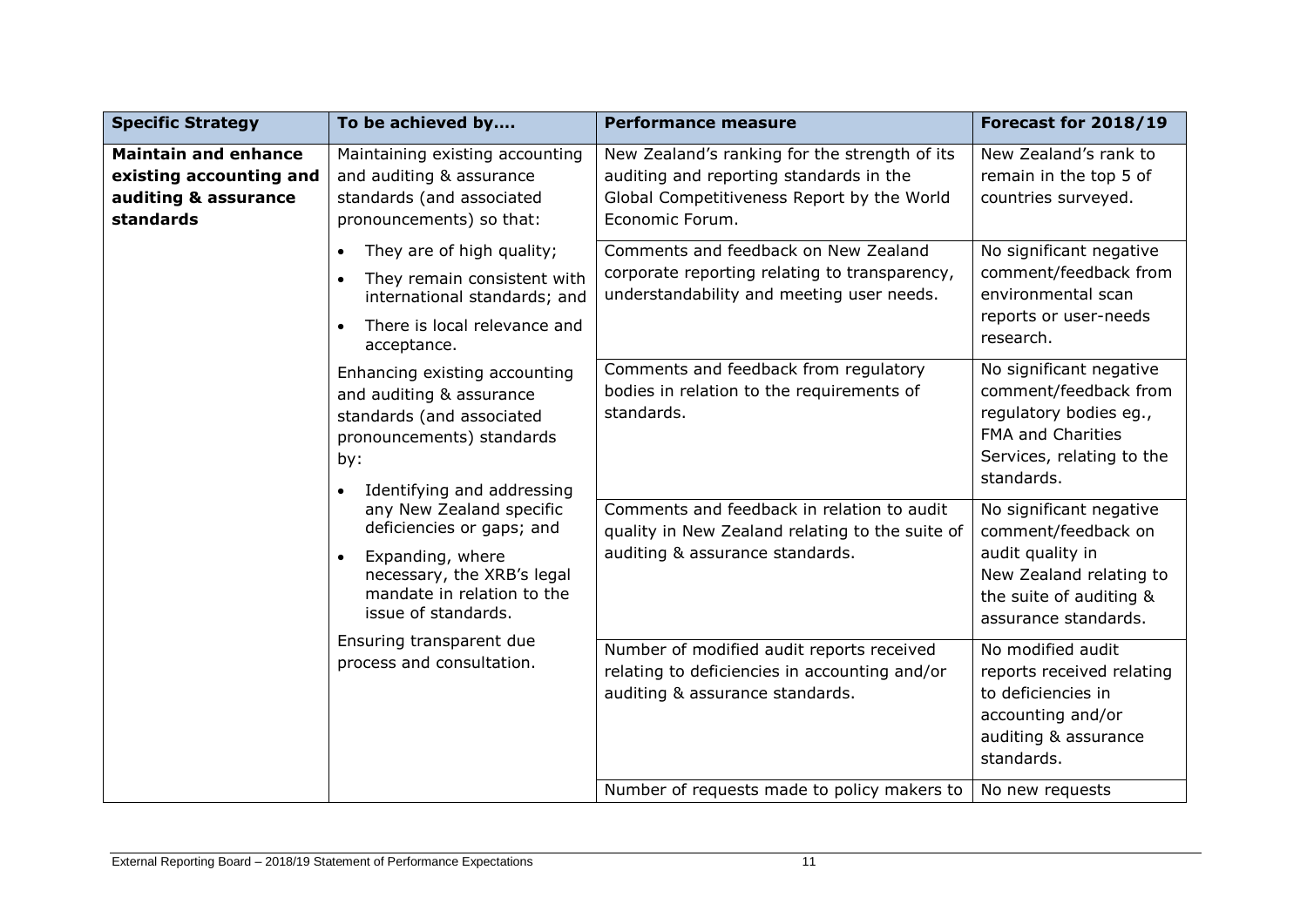| <b>Specific Strategy</b> | To be achieved by | <b>Performance measure</b>                                                                                                                                         | Forecast for 2018/19                                                                                                       |
|--------------------------|-------------------|--------------------------------------------------------------------------------------------------------------------------------------------------------------------|----------------------------------------------------------------------------------------------------------------------------|
|                          |                   | expand XRB mandate.                                                                                                                                                | anticipated.                                                                                                               |
|                          |                   | XRB submissions on relevant consultation<br>documents.                                                                                                             | As required and in<br>compliance with specific<br>response dates.                                                          |
|                          |                   | Number of requests from stakeholders for<br>New Zealand-specific amendments to issued<br>standards that are not related to legislative<br>or standards frameworks. | Nil anticipated.                                                                                                           |
|                          |                   | Number of New Zealand-specific standards<br>developed and/or issued.                                                                                               | 1 or 2.                                                                                                                    |
|                          |                   | Standards reflect relevant international<br>standards with departures only to improve<br>quality for the New Zealand environment.                                  | 100% compliance.                                                                                                           |
|                          |                   | For-profit accounting standards and auditing<br>& assurance standards harmonised with<br>Australia (where appropriate).                                            | 100% compliance.                                                                                                           |
|                          |                   | Standards development follows statutory due<br>process requirements.                                                                                               | 100% compliance.                                                                                                           |
|                          |                   | Standards issued in time for the<br>commencement date to be no later than the<br>international commencement date (where<br>relevant).                              | 100% compliance.                                                                                                           |
|                          |                   | Timeliness of responding to necessary<br>legislative changes and New Zealand<br>constituents' needs.                                                               | Referrals from<br>regulatory agencies and<br>other stakeholders<br>relating to deficiencies in<br>standards are dealt with |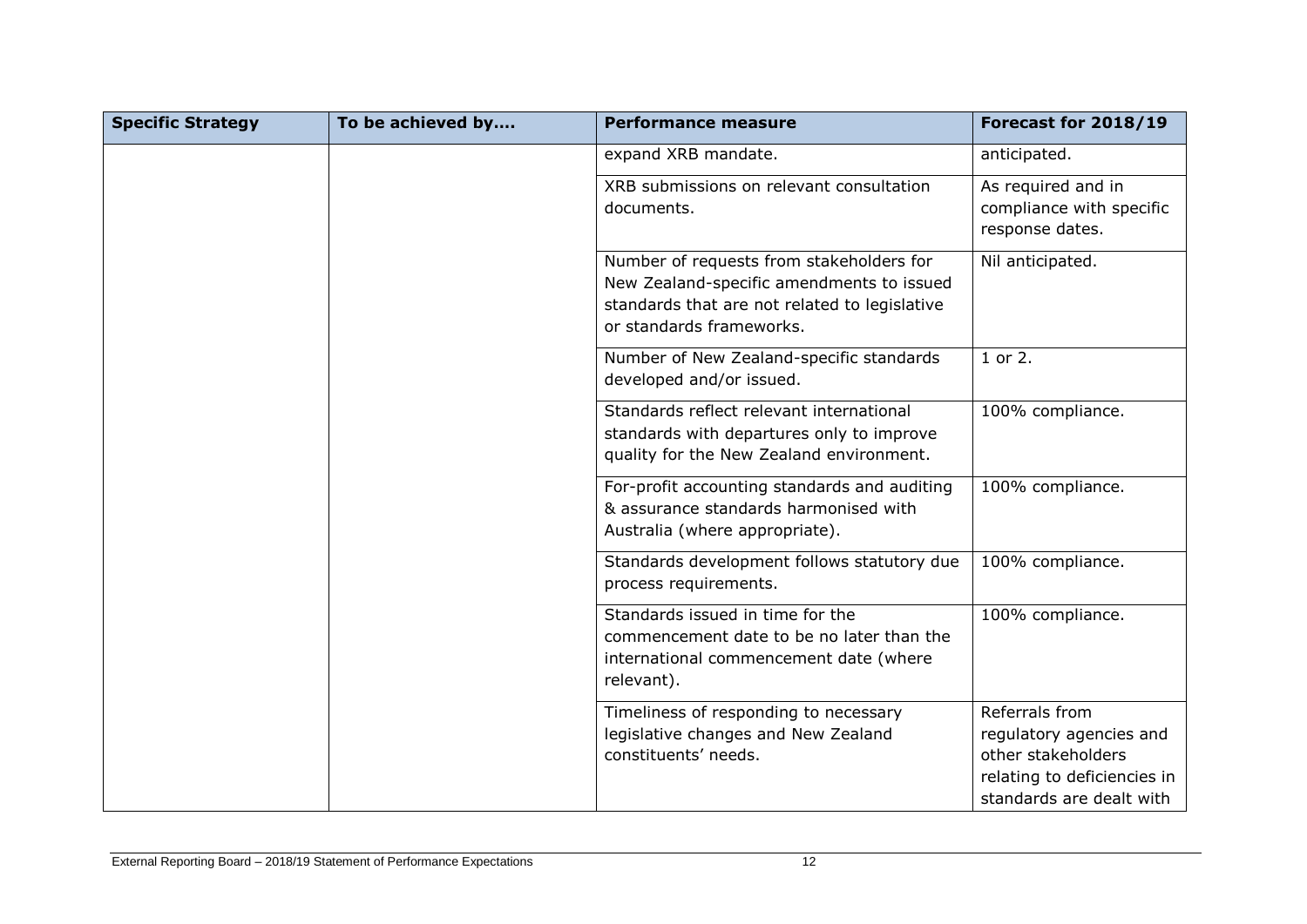| <b>Specific Strategy</b>                                                                                  | To be achieved by                                                                                                                                                            | <b>Performance measure</b>                                                                                                                               | Forecast for 2018/19                                                                                                                            |
|-----------------------------------------------------------------------------------------------------------|------------------------------------------------------------------------------------------------------------------------------------------------------------------------------|----------------------------------------------------------------------------------------------------------------------------------------------------------|-------------------------------------------------------------------------------------------------------------------------------------------------|
|                                                                                                           |                                                                                                                                                                              |                                                                                                                                                          | in a timely manner<br>(within six months).                                                                                                      |
| <b>Undertake User-needs</b><br><b>Research</b>                                                            | Undertaking organised research<br>into the financial and non-                                                                                                                | Number of research projects undertaken to<br>determine needs of users of financial reports.                                                              | Commence 1 project.                                                                                                                             |
| financial information needs of<br>users of our standards:<br>financial reporting<br>framework or specific | as a basis for enhancing the<br>standards;                                                                                                                                   | Findings of user-needs research indicates<br>appropriateness of accounting and auditing &<br>assurance standards to users.                               | No significant negative<br>conclusions from<br>research findings about<br>appropriateness of<br>standards.                                      |
|                                                                                                           | to inform efforts to<br>influence the work of the                                                                                                                            | Communication of research findings to<br>international standard setting boards.                                                                          | As required.                                                                                                                                    |
|                                                                                                           | international standard<br>setting boards;<br>to respond to developments<br>in wider corporate                                                                                | Communication of, and engagement with,<br>local constituents on research findings and<br>emerging issues.                                                | As required.                                                                                                                                    |
|                                                                                                           | reporting; and<br>to provide thought<br>$\bullet$<br>leadership.                                                                                                             | Collaborations with others in research<br>activities relating to corporate reporting,<br>appropriateness of standards and<br>effectiveness of assurance. | As appropriate.                                                                                                                                 |
| <b>Influence the</b><br><b>International Boards</b>                                                       | Seeking to influence the work<br>of the international boards<br>during the early stages of                                                                                   | Attendance at meetings and working with<br>international boards to influence international<br>standard setting.                                          | Attend all relevant<br>international board<br>meetings.                                                                                         |
|                                                                                                           | standards development:<br>Using "influencing<br>strategies" specific to each<br>international board;<br>By participating, building<br>$\bullet$<br>relationships, and, where | Participation as members on relevant<br>international boards, regional groupings,<br>working groups and task forces.                                     | Ensure representation<br>on relevant international<br>boards, regional<br>groupings, working<br>groups and task forces.<br>Staff secondments to |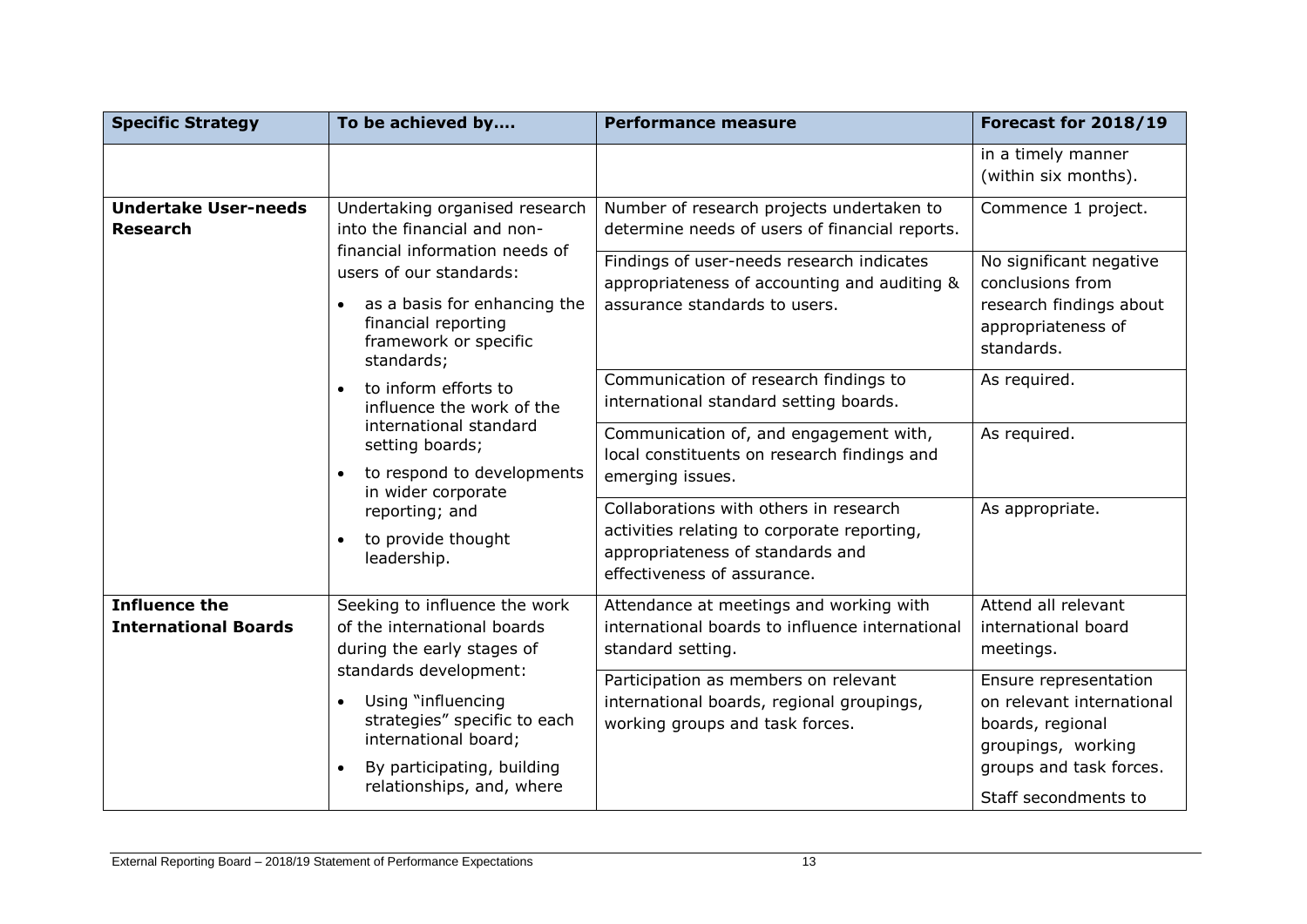| <b>Specific Strategy</b>    | To be achieved by                                                                                                     | <b>Performance measure</b>                                                                                                                            | Forecast for 2018/19                                                                         |                 |
|-----------------------------|-----------------------------------------------------------------------------------------------------------------------|-------------------------------------------------------------------------------------------------------------------------------------------------------|----------------------------------------------------------------------------------------------|-----------------|
|                             | appropriate, being<br>represented on international<br>boards; and                                                     |                                                                                                                                                       | relevant international<br>standard setting bodies.                                           |                 |
|                             | Monitoring and responding<br>$\bullet$<br>to any major disruptions                                                    | Host international visitors from relevant<br>international organisations.                                                                             | As appropriate.                                                                              |                 |
|                             | and developments in the<br>international standard                                                                     | setting structure and                                                                                                                                 | Submissions to international Boards on<br>relevant issues and consultation documents.        | As appropriate. |
|                             | environment.                                                                                                          | Representation on the IAASB task force on<br>EER and its associated advisory panel.                                                                   | Maintain our<br>representation on the<br>EER task force and<br>associated advisory<br>panel. |                 |
|                             |                                                                                                                       | Environmental scans of, and response to,<br>developments and major disruptions to the<br>international standard setting structure and<br>environment. | On-going regular<br>environmental<br>monitoring reports to<br>the XRB.                       |                 |
|                             |                                                                                                                       |                                                                                                                                                       | Respond to<br>developments and<br>disruptions, as<br>appropriate.                            |                 |
| <b>Enhance Constituency</b> | Developing standards in a                                                                                             | External Reporting Advisory Panel (XRAP)                                                                                                              | Take into account                                                                            |                 |
| <b>Engagement and</b>       | collaborative manner with the                                                                                         | and Technical Reference Groups (TRG)                                                                                                                  | diversity, balance and/or                                                                    |                 |
| <b>Support</b>              | constituency by:                                                                                                      | comprise a wide representation, balance                                                                                                               | appropriateness of new                                                                       |                 |
|                             | Implementing engagement<br>$\bullet$<br>strategies to enhance the<br>depth and breadth of<br>constituency engagement; | and/or appropriate stakeholders.                                                                                                                      | membership<br>appointments.<br>Monitor the diversity,<br>balance and/or                      |                 |
|                             | Increasing awareness<br>$\bullet$                                                                                     |                                                                                                                                                       | appropriateness of                                                                           |                 |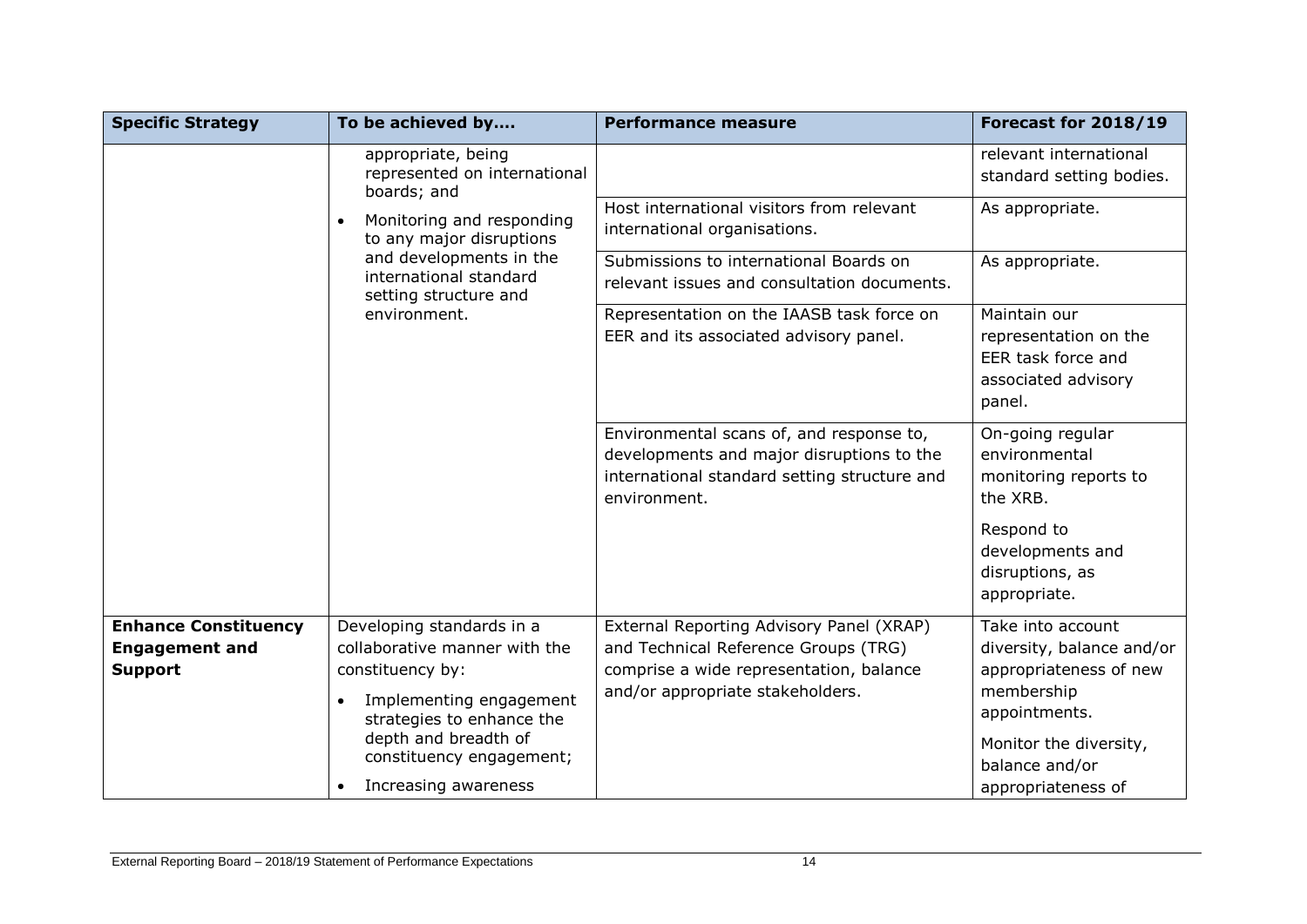| <b>Specific Strategy</b>    | To be achieved by                                                                                                                                                                                                                                                                                                                                                                                                                                                                               | <b>Performance measure</b>                                                                                                                                                   | Forecast for 2018/19                                                                                                                                                                                                                             |
|-----------------------------|-------------------------------------------------------------------------------------------------------------------------------------------------------------------------------------------------------------------------------------------------------------------------------------------------------------------------------------------------------------------------------------------------------------------------------------------------------------------------------------------------|------------------------------------------------------------------------------------------------------------------------------------------------------------------------------|--------------------------------------------------------------------------------------------------------------------------------------------------------------------------------------------------------------------------------------------------|
|                             | raising activities, including                                                                                                                                                                                                                                                                                                                                                                                                                                                                   |                                                                                                                                                                              | membership annually.                                                                                                                                                                                                                             |
|                             | through a communication<br>strategy for social media;<br>Promoting the awareness,<br>$\bullet$<br>understanding and<br>implementation of EER<br>among New Zealand<br>constituents;<br>Encouraging, facilitating<br>and supporting other<br>relevant organisations to<br>provide appropriate training<br>and professional<br>development activities<br>relating to financial<br>reporting; and<br>Working with other<br>$\bullet$<br>agencies to ensure financial<br>and non-financial reporting | Number of webinars, roundtables, podcasts,<br>presentations, articles, blogs, thought<br>leadership seminars/lectures held.                                                  | Number of webinars,<br>roundtables, podcasts,<br>articles, presentations,<br>blogs, thought<br>leadership<br>seminars/lectures<br>(including the Tony Dale<br>Memorial lecture)<br>organised as required.<br>Number of attendees:<br>over 1,500. |
|                             |                                                                                                                                                                                                                                                                                                                                                                                                                                                                                                 | Number of EER presentations to raise<br>awareness of the benefits.                                                                                                           | 5 high profile speaking<br>events.                                                                                                                                                                                                               |
|                             |                                                                                                                                                                                                                                                                                                                                                                                                                                                                                                 | Contact regulators and key stakeholders in<br>New Zealand to raise awareness of EER.                                                                                         | As required.                                                                                                                                                                                                                                     |
|                             | and assurance gaps are<br>identified and addressed.                                                                                                                                                                                                                                                                                                                                                                                                                                             | Discussions and collaborative work with<br>policy makers and other key stakeholders to<br>identify and address financial and non-<br>financial reporting and assurance gaps. | As required.                                                                                                                                                                                                                                     |
|                             |                                                                                                                                                                                                                                                                                                                                                                                                                                                                                                 | Work with international Boards to address<br>any gaps.                                                                                                                       | On-going.                                                                                                                                                                                                                                        |
| <b>Maintain Capability</b>  | Maintaining a high-performance                                                                                                                                                                                                                                                                                                                                                                                                                                                                  | Retention of diverse and highly qualified                                                                                                                                    | Staff turnover is                                                                                                                                                                                                                                |
| within a Financially        | culture to achieve the XRB's                                                                                                                                                                                                                                                                                                                                                                                                                                                                    | Board members and staff.                                                                                                                                                     | minimised.                                                                                                                                                                                                                                       |
| <b>Prudent Organisation</b> | outcome goals.                                                                                                                                                                                                                                                                                                                                                                                                                                                                                  |                                                                                                                                                                              | Regular review of Board                                                                                                                                                                                                                          |
|                             | Operating in a financially                                                                                                                                                                                                                                                                                                                                                                                                                                                                      |                                                                                                                                                                              | membership to ensure                                                                                                                                                                                                                             |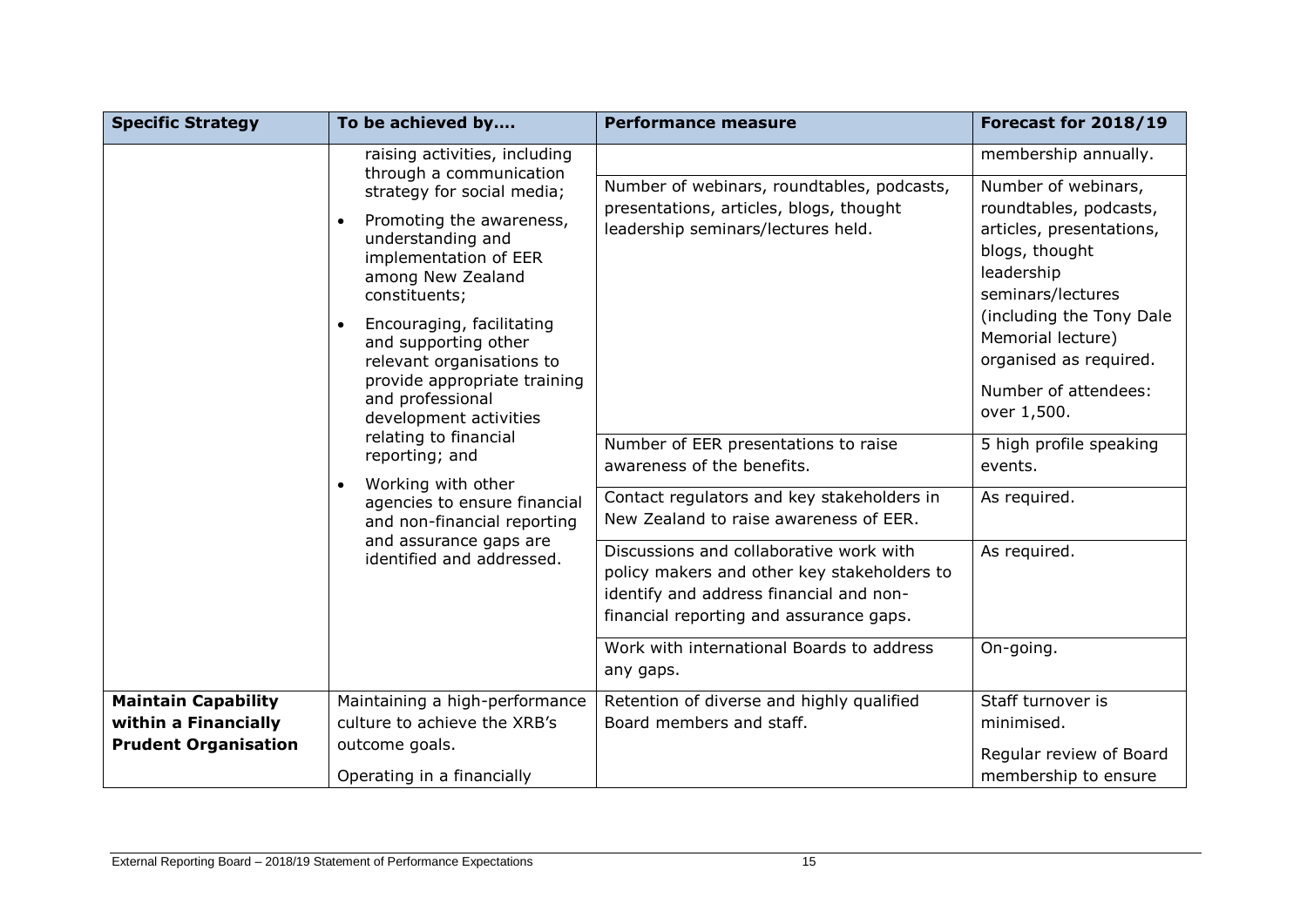| <b>Specific Strategy</b> | To be achieved by                                            | <b>Performance measure</b>                              | Forecast for 2018/19                 |
|--------------------------|--------------------------------------------------------------|---------------------------------------------------------|--------------------------------------|
|                          | prudent manner.                                              |                                                         | diversity.                           |
|                          | Maintaining the level of<br>capability needed to deliver the |                                                         |                                      |
|                          | outputs required.                                            | Sufficient funding to carry out legislative<br>mandate. | Operating within<br>approved budget. |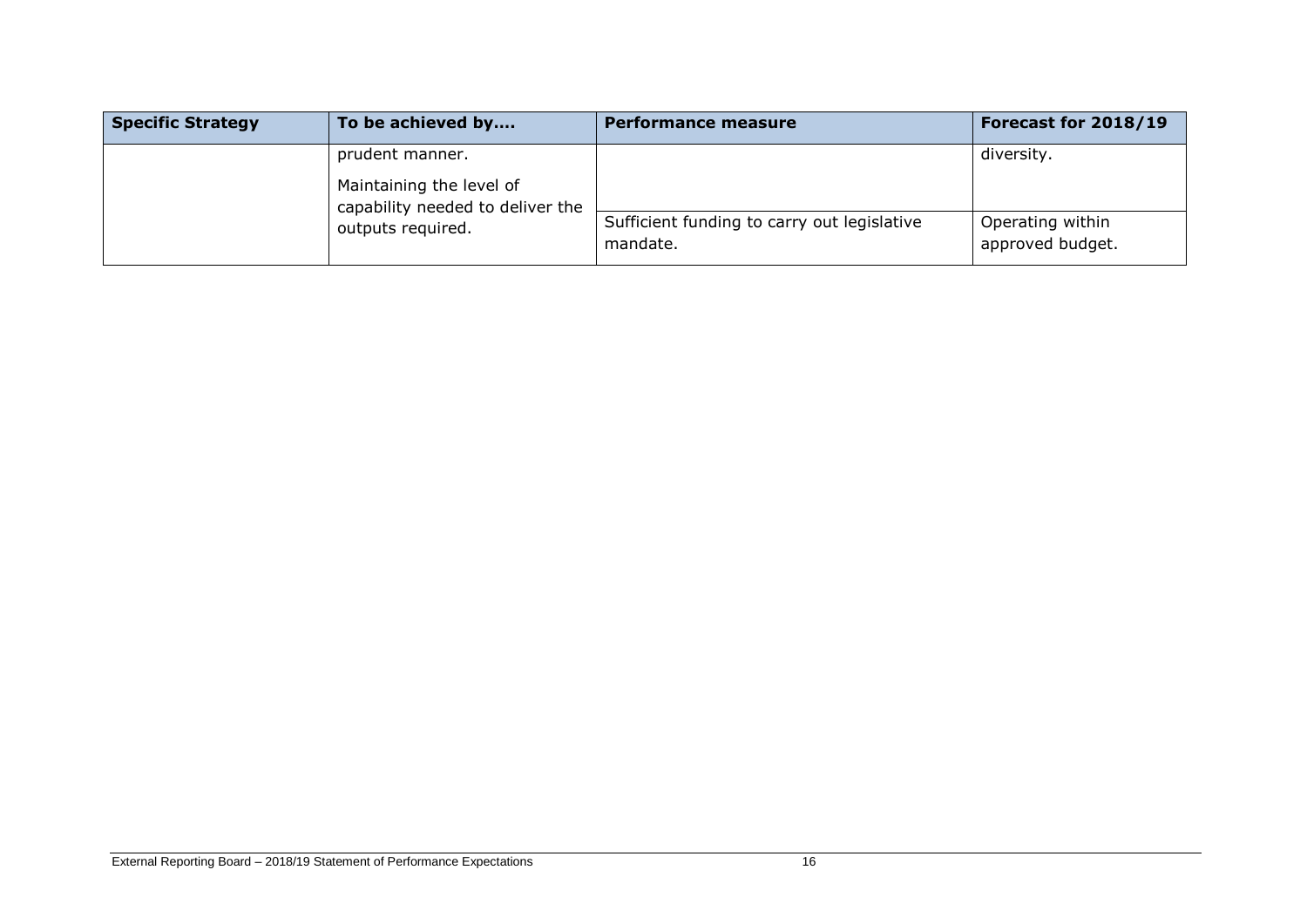Our one reportable output class is achieved through the delivery of three individual outputs. The revenue allocated from our appropriation, together with the direct and attributed overhead costs for each output, is detailed below:

| <b>Output 1: Financial Reporting Strategy</b>         | <b>2017/18 Estimate</b> | <b>2018/19 Forecast</b> |
|-------------------------------------------------------|-------------------------|-------------------------|
| <b>Crown Revenue Allocated</b>                        | \$529,200               | \$529,200               |
| Costs                                                 | \$463,451               | \$500,798               |
| <b>Attributed Overhead costs and other</b><br>revenue | \$73,673                | \$83,689                |

| <b>Output 2: Preparing and Issuing</b><br><b>Accounting Standards</b> | <b>2017/18 Estimate</b> | <b>2018/19 Forecast</b> |
|-----------------------------------------------------------------------|-------------------------|-------------------------|
| <b>Crown Revenue Allocated</b>                                        | \$2,469,600             | \$2,469,600             |
| Costs                                                                 | \$2,311,310             | \$2,517,004             |
| <b>Attributed Overhead costs and other</b><br>revenue                 | \$343,811               | \$390,552               |

| <b>Output 3: Preparing and Issuing</b><br><b>Auditing and Assurance Standards</b> | <b>2017/18 Estimate</b> | <b>2018/19 Forecast</b> |
|-----------------------------------------------------------------------------------|-------------------------|-------------------------|
| <b>Crown Revenue Allocated</b>                                                    | \$1,411,200             | \$1,411,200             |
| Costs                                                                             | \$1,332,114             | \$1,472,242             |
| <b>Attributed Overhead costs and other</b><br>revenue                             | \$196,464               | \$223,172               |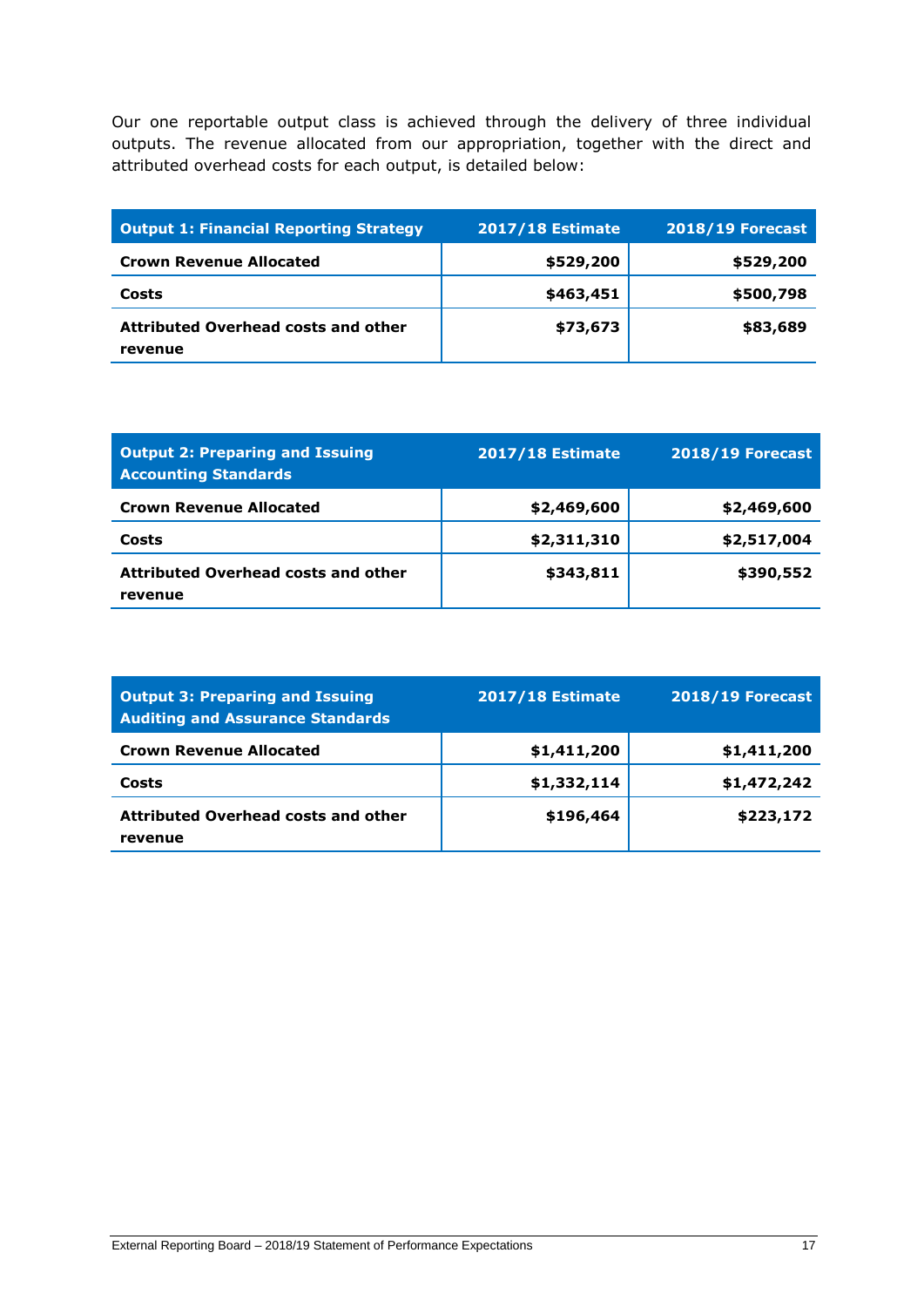# <span id="page-17-0"></span>**3. Prospective Financial Statements for the Year Ended 30 June 2019**

### **3.1 Introduction**

These prospective financial statements have been prepared in accordance with generally accepted accounting practice for public sector public benefit entities. Their purpose is to facilitate consideration by Parliament of the planned performance of the External Reporting Board (XRB). The prospective financial statements set out the XRB's activities and planned performance. The use of this information for other purposes may not be appropriate. Readers are cautioned that actual results are likely to vary from the information presented and that the variation may be material.

These prospective financial statements have been prepared on the basis of assumptions as to future events that the XRB reasonably expects to occur as at the date the information was prepared. It is not intended that this information will be updated.

## **3.2 Assumptions**

The following assumptions have been used in preparing these prospective financial statements:

- The XRB will continue to operate in its current structure and form.
- The XRB's statutory functions will remain unchanged.
- Revenue from the Crown of \$4,410,000 will be available for the 2018/19 year.
- There will be no change to premises occupancy.
- Externally driven costs will increase by no more than the rate of inflation.
- There will be no unexpected external events (such as a natural disaster) that will require significant operating or capital expenditures to be incurred.
- The Board has acted in a fiscally prudent manner in relation to the forecast deficit for 2018/19 which will be funded from reserves maintained to enable the XRB to fund strategic initiatives.

## **3.3 Statement of Accounting Policies**

#### **(a) Reporting Entity**

The XRB is an Independent Crown Entity under the Crown Entities Act 2004 and is responsible for financial reporting strategy, and preparing and issuing both accounting and auditing and assurance standards. The XRB was established on 1 July 2011.

The XRB has designated itself as a Public Benefit Entity (PBE) for financial reporting purposes.

#### **(b) Statement of Compliance**

These prospective financial statements have been prepared in accordance with the requirements of the Crown Entities Act 2004, which includes the requirement to comply with generally accepted accounting practice in New Zealand (NZ GAAP).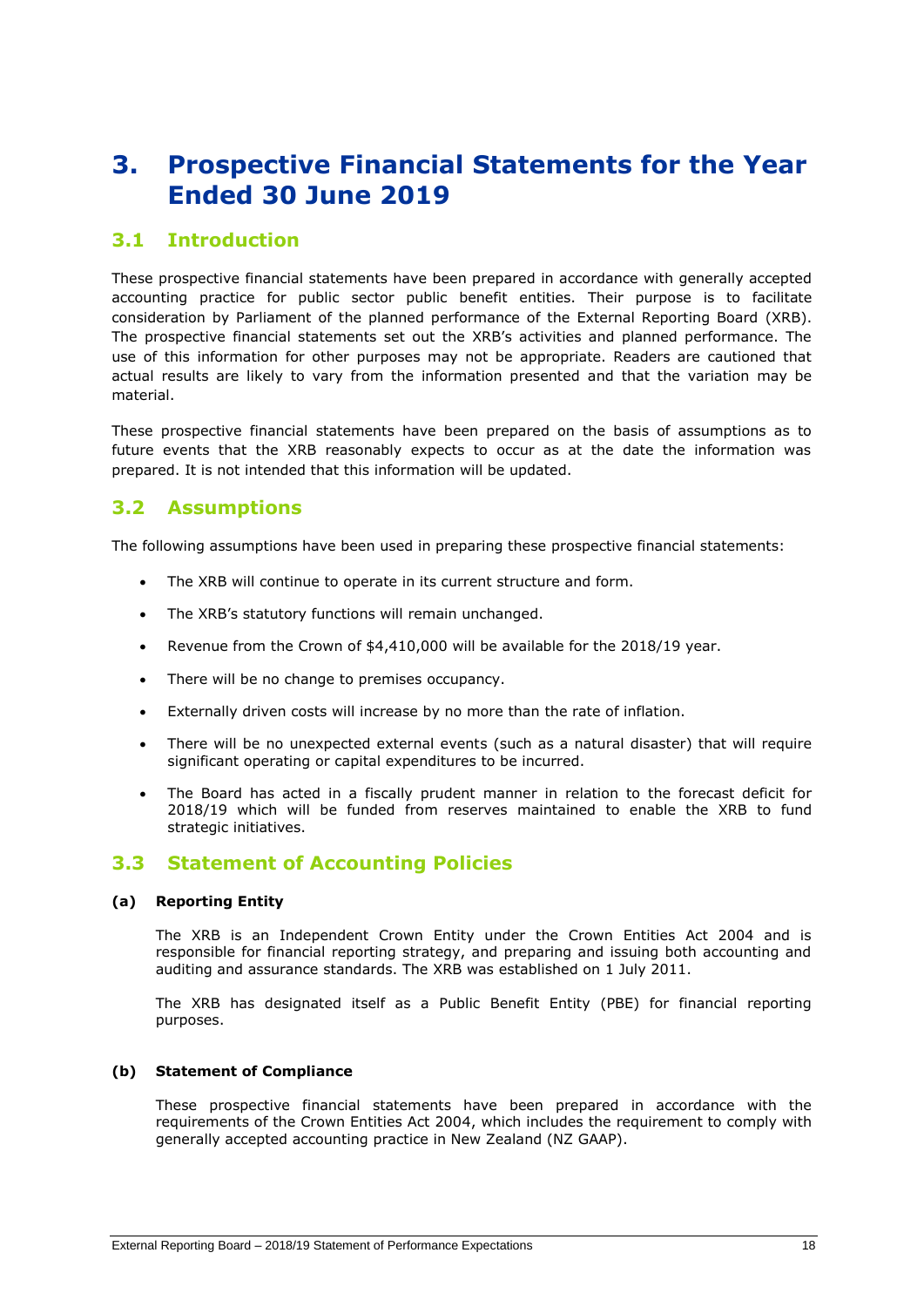The prospective financial statements have been prepared in accordance with Tier 2 PBE Accounting Standards and disclosure concessions have been applied. This includes PBE FRS 42 Prospective Financial Statements.

The criteria under which the XRB is eligible to report in accordance with Tier 2 PBE Accounting Standards are:

- The XRB does not have public accountability as defined in XRB A1 Accounting Standards Framework (For-profit Entities plus Public Sector Public Benefit Entities plus Not -for-profit Entities update) and;
- The XRB has total expenses between \$2million and \$30million

These prospective financial statements comply with PBE Accounting Standards.

These prospective financial statements have been prepared on a going concern basis and the accounting policies set out below have been applied consistently to all periods presented in these prospective financial statements.

The prospective financial statements were approved by the XRB Board on 20 April 2018. The XRB Board is responsible for the prospective financial statements presented, including the assumptions underlying the prospective financial statements and all other disclosures.

#### **(c) Measurement Base**

The accounting principles recognised as appropriate for the measurement and reporting of results and financial position on a historical cost basis have been applied.

#### **(d) Functional, Presentation Currency and Rounding**

The prospective financial statements are presented in New Zealand dollars. The functional currency of the XRB is New Zealand dollars. All values are rounded to the nearest thousand dollars (\$'000) unless otherwise specified.

#### **(e) Significant Accounting Policies**

#### **Revenue**

Revenue is measured at the fair value of consideration received or receivable. Revenue is recognised when earned and is reported in the financial period to which it relates.

#### **Revenue from the Crown**

The XRB is primarily funded through revenue received from the Crown, which is restricted in its use for the purpose of the Board meeting its objectives as specified in the Statement of Intent.

The XRB considers that there are no conditions attached to the Crown funding and as such it is recognised as revenue at the point of entitlement.

#### **Interest**

Interest income is recognised using the effective interest rate method.

#### **Cash at Bank**

Cash at bank includes cash on hand and deposits held at call with banks. Bank deposits are initially measured at the amount invested. After initial recognition, investments in bank deposits are measured at amortised cost using the effective interest rate method, less any provision for impairment.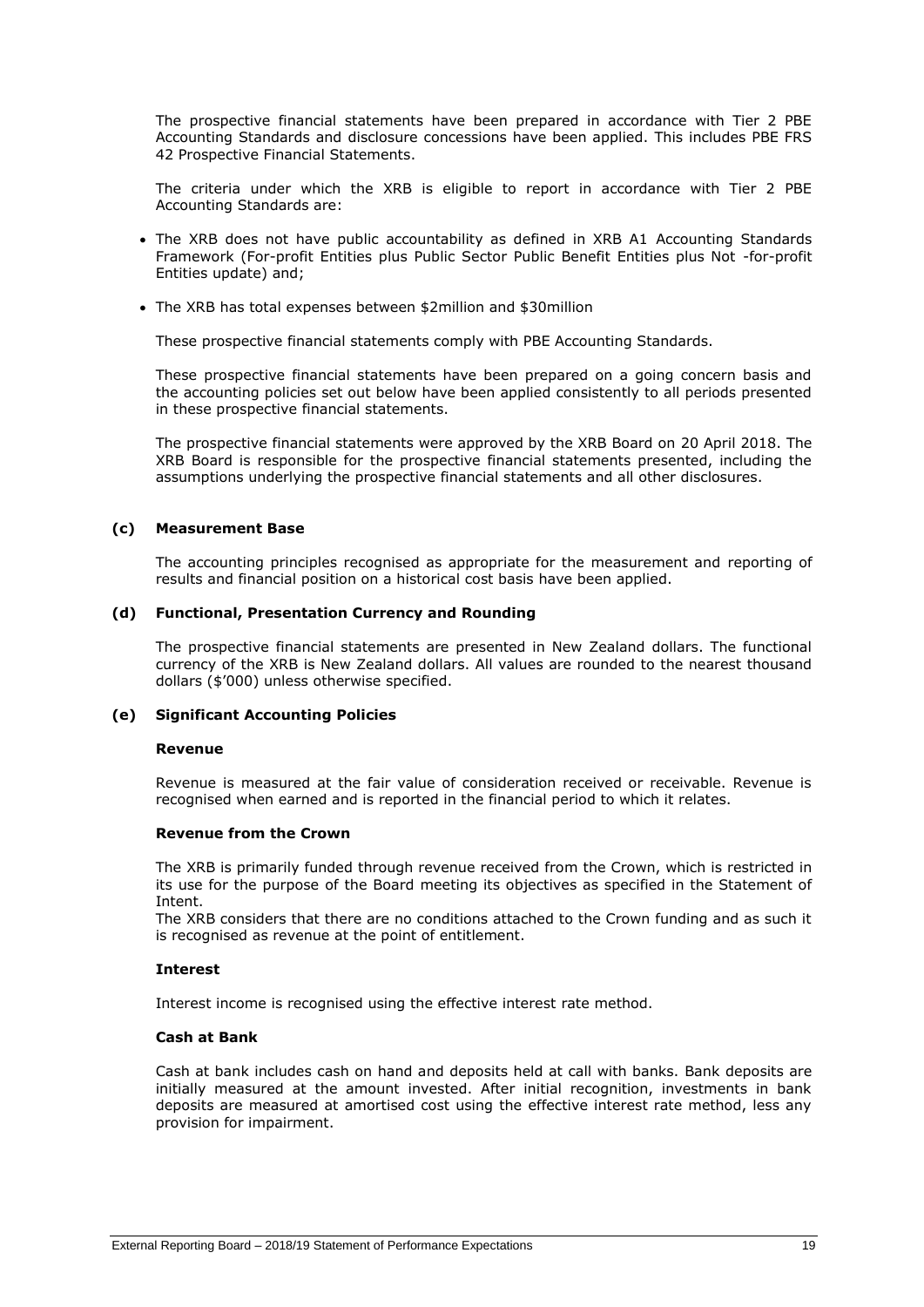#### **Receivables**

Receivables are initially measured at face value less any provision for impairment. Impairment of a receivable is established when there is objective evidence that the XRB will not be able to collect amounts due according to the original terms of the receivable.

#### **Property, Plant & Equipment**

Property, plant and equipment consists of the following asset classes; furniture and fittings, plant and equipment, property improvements and computer equipment.

The cost of an item of property, plant and equipment is recognised as an asset only when it is probable that future economic benefits or service potential associated with the item will flow to the XRB and the cost of the item can be measured reliably.

Purchases of property, plant and equipment are initially recorded at cost.

Items of property, plant and equipment are reviewed for impairment whenever events or changes in circumstances indicate that the carrying amount may overstate fair value.

Costs incurred subsequent to the initial acquisition are capitalised only when it is probable that future economic benefits or service potential associated with the item will flow to the XRB and the cost of the item can be measured reliably.

The costs of day to day servicing of property, plant and equipment are recognised in the surplus / (deficit) as they are incurred.

Depreciation is calculated so as to write off the cost over the expected useful lives of the assets from the date they are brought into use.

Straight line depreciation is charged at the following rates:

| $\bullet$ | <b>Furniture and Fittings</b> | 10.5% |
|-----------|-------------------------------|-------|
| $\bullet$ | Plant and Equipment           | 30%   |
| $\bullet$ | Property Improvements         | 7%    |
|           | • Computer Equipment          | 40%   |

#### **Intangible Assets**

Acquired computer software licenses are capitalised on the basis of the costs incurred to acquire and bring to use the specific software. The External Reporting Board does not capitalise any internal costs incurred in the development of software for internal use.

Costs associated with maintaining computer software are recognised as an expense when incurred.

Website development costs are capitalised as new functionality is created.

The carrying value of an intangible asset with a finite life is amortised on a straight line basis over its useful life. Amortisation begins when the asset is available for use and ceases at the date that the asset is derecognised. The amortisation charge for each financial year is recognised in the surplus / (deficit). Straight line amortisation is charged on intangibles at the following rates:

- Computer Software 40%
- Website development 25%

#### **Payables**

Payables are initially measured at face value. After initial recognition, they are measured at amortised cost using the effective interest rate method.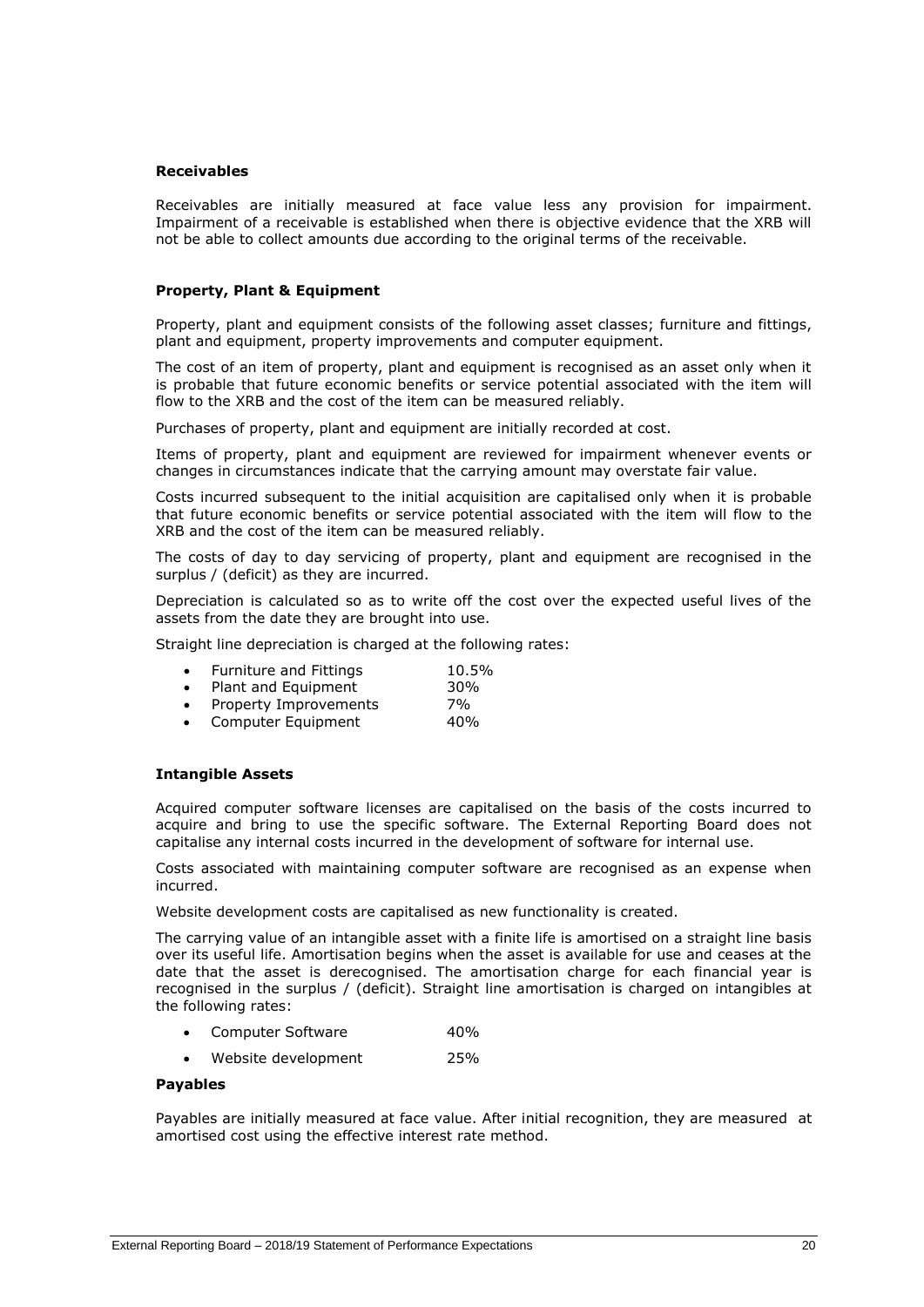#### **Goods and Services Tax (GST)**

All items in the prospective financial statements are presented exclusive of GST, except for receivables and payables, which are presented on a GST inclusive basis. Where GST is not recoverable as input tax, it is recognised as part of the related asset or expense.

The net amount of GST recoverable from, or payable to, Inland Revenue (IR) is included as part of receivables or payables in the Prospective Statement of Financial Position.

The net GST paid to, or received from IR is classified as an operating cash flow in the Prospective Statement of Cash Flows.

#### **Income Tax**

The XRB is exempt from the payment of income tax. Accordingly, no provision for income tax has been made.

#### **Financial Instruments**

The XRB is party to financial instruments as part of its normal operations. These financial instruments include bank accounts, short term deposits, receivables and payables. All financial instruments are recognised in the Prospective Statement of Financial Position and all revenues and expenses in relation to financial instruments are recognised in the Prospective Statement of Comprehensive Revenue and Expense.

#### **Operating Leases**

Leases that do not transfer substantially all the risks and rewards incidental to ownership of an asset to the XRB are classified as operating leases. Payments are recognised as an expense on a straight line basis over the term of the lease in the Prospective Statement of Comprehensive Revenue and Expense when payable. Lease incentives received are recognised in the deficit as a reduction of rental expense over the lease term. The XRB has operating leases on its two premises at 50 Manners Street, Wellington and 55 Shortland Street, Auckland.

#### **(f) Changes in Accounting Policies**

There have been no changes in accounting policies.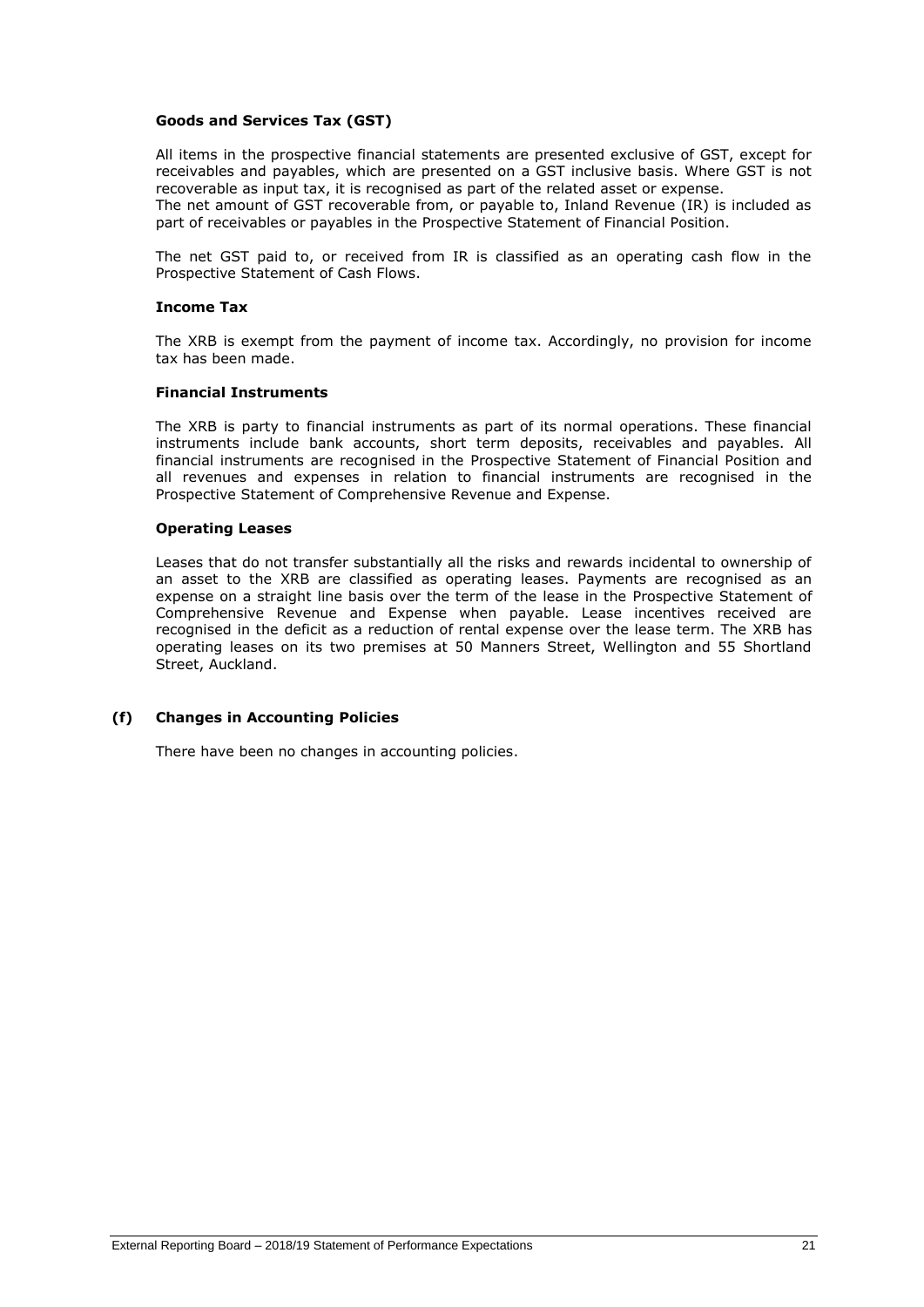# **Prospective Statement of Comprehensive Revenue and Expense**

## **For the year ending 30 June 2019**

|                                                 | 2017/18<br><b>Estimate</b><br>\$000 | 2018/19<br><b>Forecast</b><br>\$000 |
|-------------------------------------------------|-------------------------------------|-------------------------------------|
| Revenue from the Crown                          | 4,410                               | 4,410                               |
| Interest                                        | 69                                  | 64                                  |
| <b>Total Revenue</b>                            | 4,479                               | 4,474                               |
|                                                 |                                     |                                     |
| <b>Personnel Costs</b>                          | 2,462                               | 2,748                               |
| Board Members' Fees                             | 656                                 | 709                                 |
| Travel                                          | 316                                 | 362                                 |
| <b>General Operating Costs</b>                  | 445                                 | 440                                 |
| Contributions to IASB and IPSASB                | 300                                 | 300                                 |
| Premises Expenses                               | 192                                 | 196                                 |
| Research expenses                               | 76                                  | 88                                  |
| Depreciation                                    | 122                                 | 191                                 |
| Website / IT                                    | 187                                 | 184                                 |
| Professional Fees                               | 7                                   | 7                                   |
| <b>Audit Fees</b>                               | 26                                  | 26                                  |
| <b>Total Expenses</b>                           | 4,789                               | 5,251                               |
| Net (Deficit) / Surplus                         | (310)                               | (777)                               |
| Other Comprehensive Revenue and Expenses        |                                     | 0                                   |
| <b>Total Comprehensive Revenue and Expenses</b> | (310)                               | (777)                               |

*The Statement of Accounting Policies forms part of and is to be read in conjunction with the Prospective Statement of Comprehensive Revenue and Expense*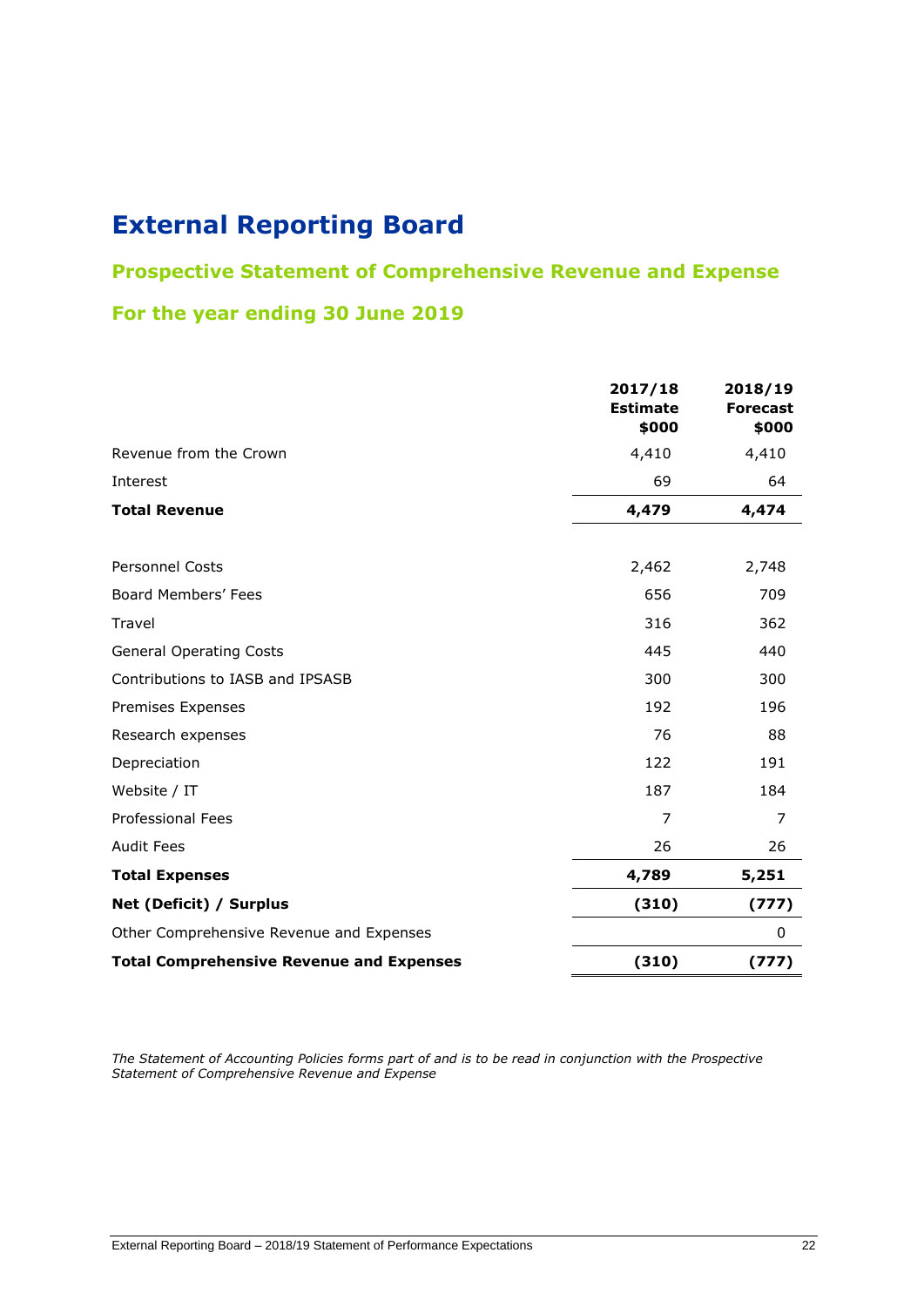# **Prospective Statement of Financial Position**

## **As at 30 June 2019**

|                                     | 2017/18<br><b>Estimate</b> | 2018/19<br><b>Forecast</b> |
|-------------------------------------|----------------------------|----------------------------|
|                                     | \$000                      | \$000                      |
| <b>ASSETS</b>                       |                            |                            |
| <b>Current Assets</b>               |                            |                            |
| Cash at Bank                        | 616                        | 1,229                      |
| Prepayments                         | 40                         | 40                         |
| Receivables                         | 10                         | 10                         |
| Investments                         | 1,890                      | 565                        |
|                                     | 2,556                      | 1,844                      |
| <b>Non-Current Assets</b>           |                            |                            |
| Property, Plant and Equipment       | 252                        | 206                        |
| Intangible Assets                   | 200                        | 166                        |
|                                     | 452                        | 372                        |
| <b>Total Assets</b>                 | 3,008                      | 2,216                      |
| <b>LIABILITIES</b>                  |                            |                            |
| <b>Current Liabilities</b>          |                            |                            |
| Creditors                           | 364                        | 369                        |
| Holiday Pay                         | 85                         | 80                         |
|                                     | 449                        | 449                        |
| <b>Non-Current Liabilities</b>      |                            |                            |
| Provisions                          | 20                         | 5                          |
|                                     | 20                         | 5                          |
| <b>NET ASSETS</b>                   | 2,539                      | 1,762                      |
| <b>EQUITY</b>                       |                            |                            |
| Capital Contribution from the Crown | 725                        | 725                        |
| <b>Retained Earnings</b>            | 1,814                      | 1,037                      |
| <b>TOTAL EQUITY</b>                 | 2,539                      | 1,762                      |

*The Statement of Accounting Policies forms part of and is to be read in conjunction with the Prospective Statement of Financial Position*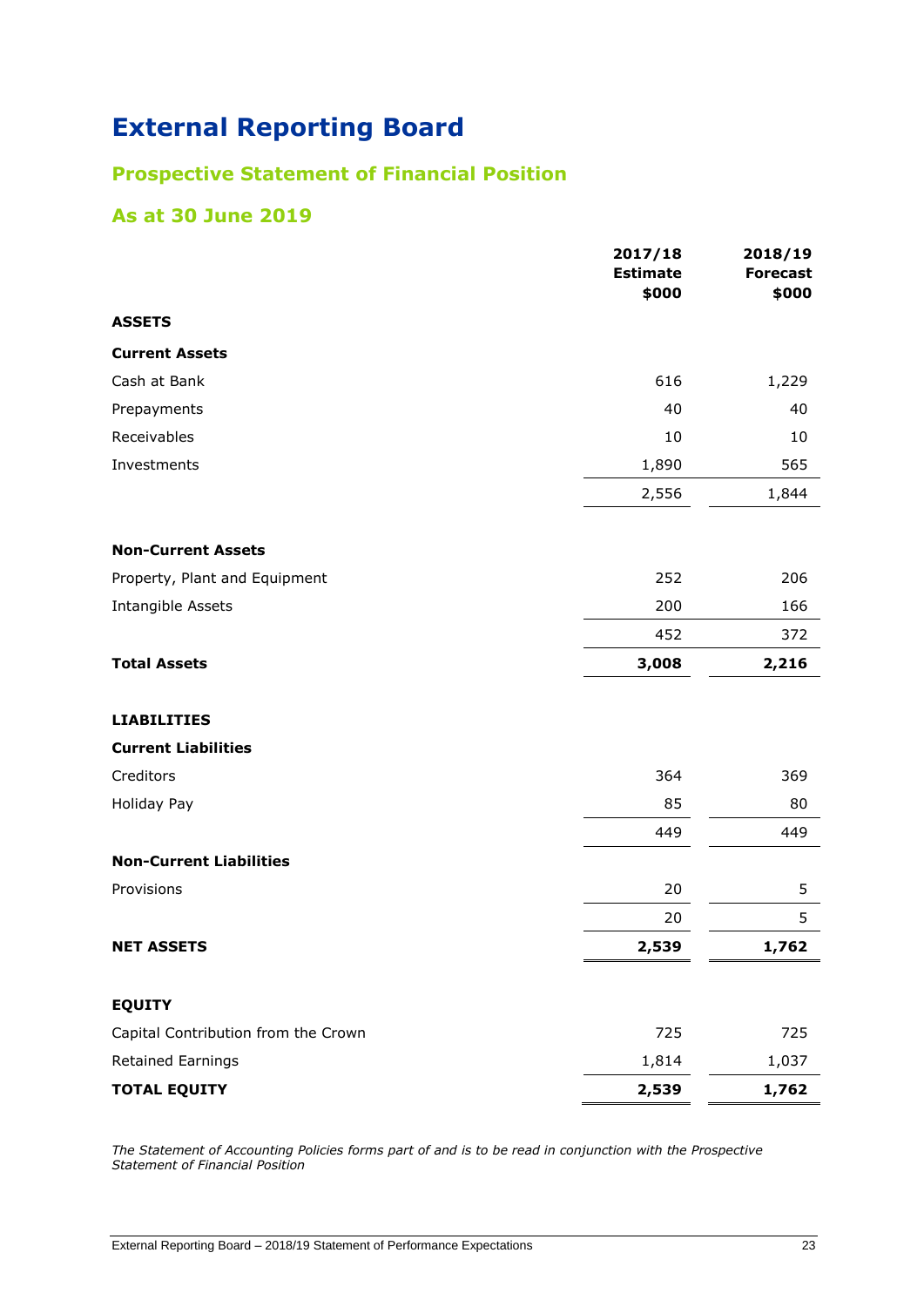## **Prospective Statement of Movements in Equity**

## **For the year ending 30 June 2019**

|                                        | 2017/18<br><b>Estimate</b><br>\$000 | 2018/19<br><b>Forecast</b><br>\$000 |
|----------------------------------------|-------------------------------------|-------------------------------------|
| Equity as at 1 July                    | 2,849                               | 2,539                               |
| Total Recognised Revenues and Expenses | (310)                               | (777)                               |
| <b>Equity as at 30 June</b>            | 2,539                               | 1,762                               |

*The Statement of Accounting Policies forms part of and is to be read in conjunction with the Prospective Statement of Movements in Equity*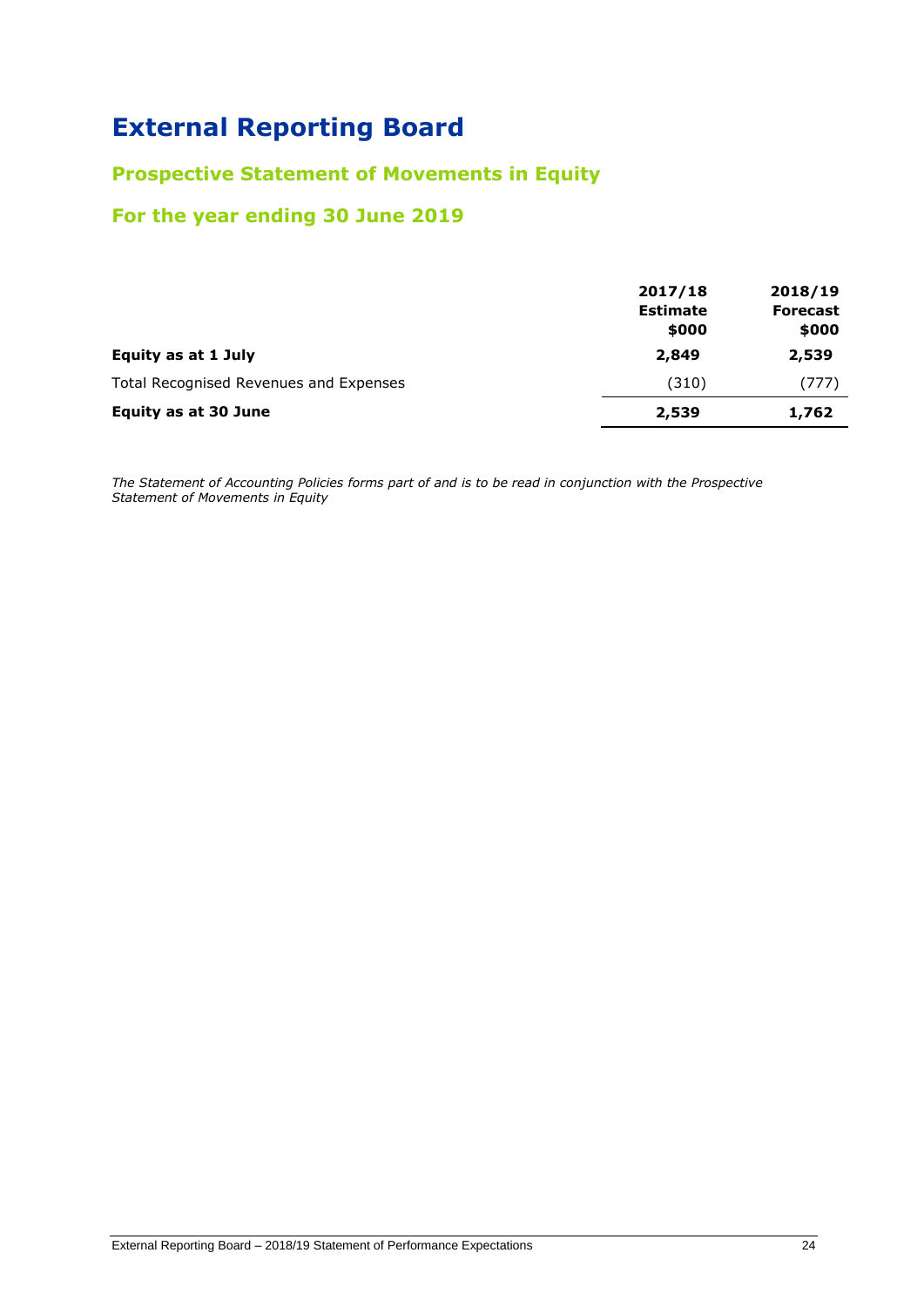# **Prospective Statement of Cash Flows**

## **As at 30 June 2019**

|                                                 | 2017/18<br><b>Estimate</b><br>\$000 | 2018/19<br><b>Forecast</b><br>\$000 |
|-------------------------------------------------|-------------------------------------|-------------------------------------|
| <b>Cash Flows from Operating Activities</b>     |                                     |                                     |
| Cash was provided from:                         |                                     |                                     |
| Revenue from the Crown                          | 4,410                               | 4,410                               |
| Interest                                        | 68                                  | 63                                  |
|                                                 | 4,478                               | 4,473                               |
| Cash was distributed to:                        |                                     |                                     |
| <b>Employee Costs</b>                           | 2,522                               | 2,749                               |
| Suppliers                                       | 1,939                               | 2,026                               |
| Contribution to IASB and IPSASB                 | 300                                 | 300                                 |
|                                                 | 4,761                               | 5,075                               |
| <b>Net Cash Flow from: Operating Activities</b> | (283)                               | (602)                               |
| <b>Cash Flows from Investing Activities</b>     |                                     |                                     |
| Cash was distributed to:                        |                                     |                                     |
| Purchase of Property, Plant and Equipment       | 169                                 | 110                                 |
|                                                 | 169                                 | 110                                 |
| <b>Net Cash Flow from: Investing Activities</b> |                                     |                                     |
| <b>Cash Flows from Financing Activities</b>     |                                     |                                     |
| Increase in Term deposits                       | 171                                 |                                     |
| Decrease in Term Deposits                       |                                     | 1,325                               |
|                                                 | (340)                               | 1,215                               |
| <b>Net Cash Flow from: Financing Activities</b> |                                     |                                     |
| Net (Decrease) / Increase in Cash               | (623)                               | 613                                 |
| Add Opening Cash Balance                        | 1,239                               | 616                                 |
| <b>Closing Cash Balance</b>                     | 616                                 | 1,229                               |

*The Statement of Accounting Policies forms part of and is to be read in conjunction with the Prospective Statement of Cash Flows*